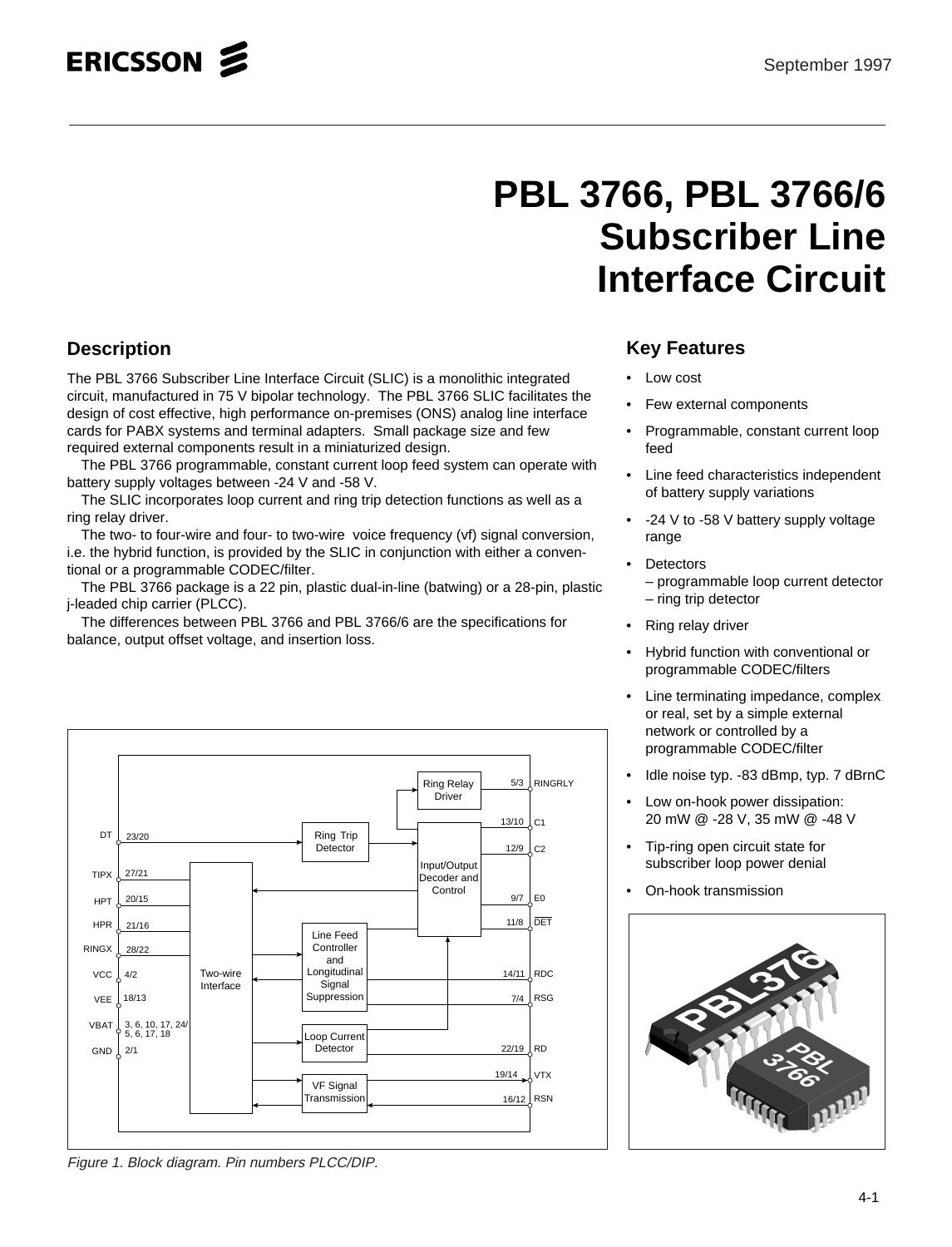### **Absolute Maximum Ratings**

| Parameter                                                                                        | Symbol                                            | Min                                     | Max                                               | Unit                    |
|--------------------------------------------------------------------------------------------------|---------------------------------------------------|-----------------------------------------|---------------------------------------------------|-------------------------|
| <b>Temperature and humidity</b>                                                                  |                                                   |                                         |                                                   |                         |
| Storage temperature range                                                                        | $T_{s_{\underline{ig}}}$                          | $-60$                                   | $+150$                                            | $^{\circ}C$             |
| Operating temperature range                                                                      | $\bar{T}_{\text{Case}}$                           | $-10$                                   | $+110$                                            | $\overline{\circ}$ C    |
| Operating junction temperature                                                                   | Т,                                                | $-10$                                   | $+140$                                            | $\overline{C}$          |
| Storage humidity                                                                                 | $R_{H}$                                           | $\overline{5}$                          | 95                                                | % RH                    |
| Power supply, -10 °C < $T_{\text{amb}}$ < 80 °C                                                  |                                                   |                                         |                                                   |                         |
| $V_{cc}$ with respect to GND                                                                     | $\overline{\mathsf{V}}_{\underline{\mathsf{CC}}}$ | $-0.5$                                  | 6.5                                               | $\overline{\mathsf{v}}$ |
| $V_{EF}$ with respect to GND                                                                     | $\overline{V}_{\underline{\text{EE}}}$            | $-6.5$                                  | 0.5                                               | $\vee$                  |
| $V_{\text{Bat}}$ with respect to GND                                                             | $V_{\text{Bat}}$                                  | $-70$                                   | $V_{EE}$ +0,7                                     | $\vee$                  |
| <b>Power dissipation</b>                                                                         |                                                   |                                         |                                                   |                         |
| Continuous power dissipation at $T_{\text{amb}} \le 70$ °C                                       | $\overline{P_{D}}$                                |                                         | 1.5                                               | W                       |
| Peak power dissipation at $T_{\text{Amb}} = 70^{\circ}$ C, t < 10 ms, t <sub>rep</sub> > 10 sec. | $\overline{\mathsf{P}}_{\textsf{DP}}$             |                                         | $\overline{4}$                                    | W                       |
| <b>Relay driver</b>                                                                              |                                                   |                                         |                                                   |                         |
| Ring relay supply voltage                                                                        | $\overline{V}_{\underline{\text{RRly}}}$          | $\overline{V}_{\underline{\text{Bat}}}$ | 0                                                 | $\vee$                  |
| Ring relay current                                                                               | $I_{RRly}$                                        |                                         | 50                                                | mA                      |
| <b>Ring trip comparator</b>                                                                      |                                                   |                                         |                                                   |                         |
| Input voltage                                                                                    | $V_{DT}$                                          | $\bar{V}_{\text{Bat}}$                  | 0                                                 | $\vee$                  |
| Input current                                                                                    | $I_{DT}$                                          | $-2$                                    | $\overline{2}$                                    | mA                      |
| Digital inputs, outputs (C1, C2, E0, DET)                                                        |                                                   |                                         |                                                   |                         |
| Input voltage                                                                                    | $V_{ID}$                                          | 0                                       | $\overline{\mathsf{V}}_{\underline{\mathsf{CC}}}$ | $\vee$                  |
| Output voltage (DET disabled)                                                                    | $\overline{V}_{\underline{OD}}$                   | $\overline{0}$                          | $V_{cc}$                                          | $\overline{\vee}$       |
| Output current (DET enabled)                                                                     | $I_{OD}$                                          |                                         | 5                                                 | mA                      |
| TIPX or RINGX terminals, $V_{BAT}$ = -50 V                                                       |                                                   |                                         |                                                   |                         |
| TIPX or RINGX voltage, continuous, (Note 1)                                                      | $\overline{V_T}$ , $V_R$                          | $V_{\text{Bat}}$                        | 0.5                                               | $\vee$                  |
| TIPX or RINGX pulse = $t_{\text{g}}$ < 10 ms, $t_{\text{re}}$ > 10 s (Notes 2, 3)                | $V_T, V_R$                                        | $V_{\text{Bat}}$ - 20                   | 5                                                 | $\overline{\vee}$       |
| TIPX or RINGX pulse = $t_{\text{m}}$ < 1 µs, $t_{\text{ren}}$ > 10 s (Notes 2, 3)                | $V_T$ , $V_R$                                     | $V_{\text{Bat}}$ - 40                   | 10                                                | $\vee$                  |
| TIP or RING pulse = $t_{\alpha}$ < 250 ns, $t_{\text{ren}}$ > 10 s (Notes 2, 3)                  | $V_T$ , $V_R$                                     | $V_{\text{Bat}}$ - 70                   | 15                                                | $\vee$                  |
| <b>TIPX or RINGX current</b>                                                                     |                                                   |                                         |                                                   |                         |
| Active                                                                                           | $I_{Ldc} + I_{Lode}$                              |                                         | 80                                                | mA                      |
| Stand-by                                                                                         | $I_{Ldc}$                                         |                                         | 25                                                | mA                      |
| <b>Recommended Operating Conditions</b>                                                          |                                                   |                                         |                                                   |                         |
| Parameter                                                                                        | Symbol                                            | Min                                     | Max                                               | Unit                    |
| Case temperature                                                                                 | $T_{\text{Case}}$                                 | 0                                       | 90                                                | $^{\circ}C$             |
| V <sub>cc</sub> with respect to ground                                                           | $\bar{V}_{\text{c}\underline{c}}$                 | 4.75                                    | 5.25                                              | V                       |
| $V_{FF}$ with respect to ground                                                                  | $V_{EE}$                                          | $-5.25$                                 | $-4.75$                                           | V                       |
| $V_{\text{Bat}}$ with respect to ground (Note 4)                                                 | $\overline{\mathsf{V}}_{\mathsf{Bat}}$            | $-58$                                   | $-24$                                             | $\overline{\mathsf{v}}$ |

### **Notes**

1. With a diode (D<sub>2</sub>) connected in series with the V<sub>Bat</sub> supply, as shown in figure 11, -70 V may be continuously applied to the TIPX or RINGX lead.

2. These voltage ratings require a diode (D<sub>2</sub>) to be installed in series with the V<sub>Bat</sub> supply as shown in figure 11.

3. V<sub>T</sub> and V<sub>R</sub> are referenced to ground.  $t_{\omega}$  is the pulse width of a rectangular test pulse and  $t_{\text{rep}}$  is the pulse repetition rate.

4. -24 V < V<sub>Bat</sub> < -21 V may be used in applications requiring maximum vf signal amplitudes less than 3 V<sub>pk</sub> (8.75 dBm, 600 ohms).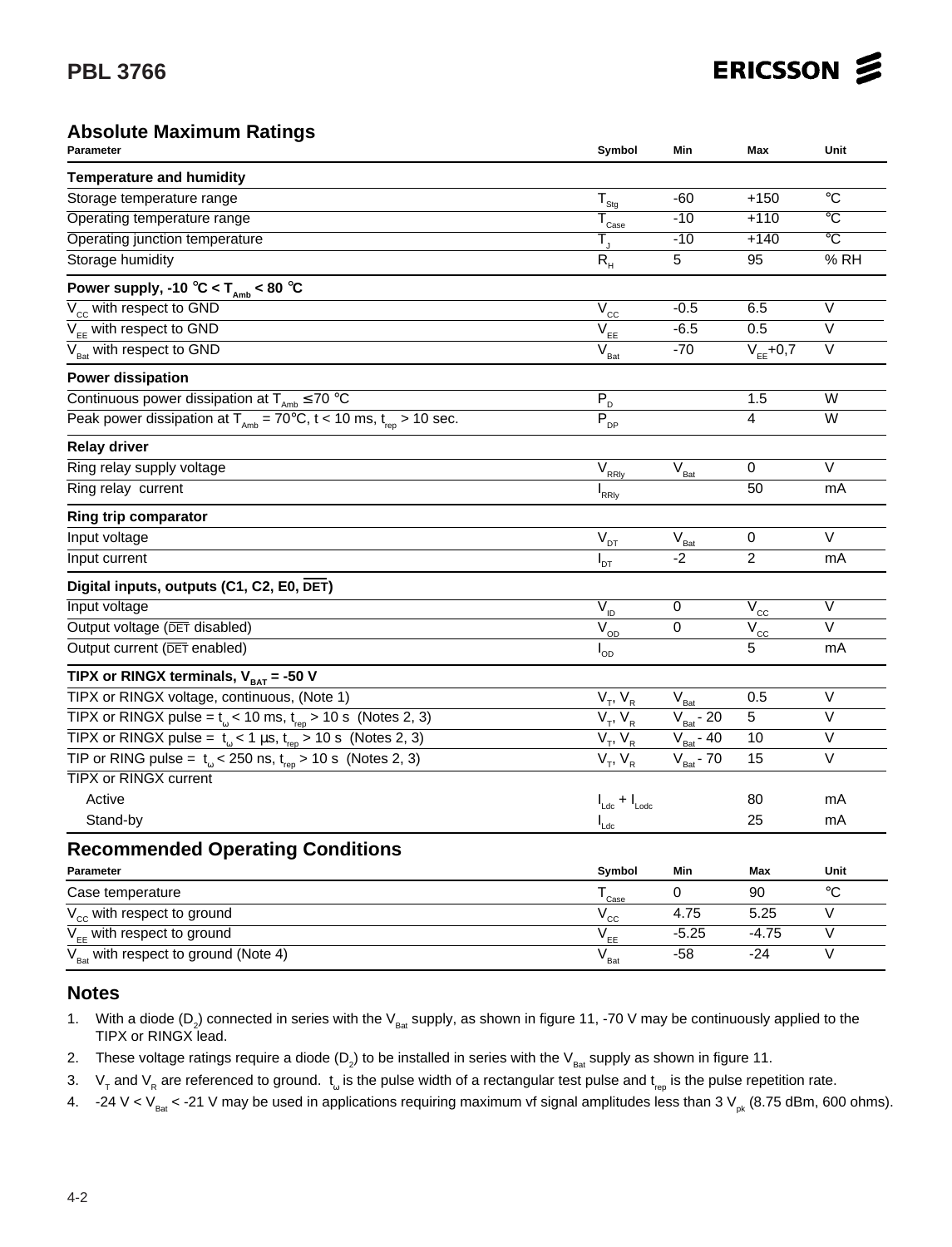

# **Electrical Characteristics**

0 °C < T<sub>amb</sub> < 70 °C, V<sub>cc</sub> = +5 V ±5 %, V<sub>EE</sub> = -5 V ±5 %, V<sub>Bat</sub> = -48 V, R<sub>sg</sub> = 0 ohm , R<sub>pc</sub> = 41.7 kohms, R<sub>p</sub> = ∞, Z<sub>L</sub> = 600 ohms,  $C_{_{HP}}$  = 33 nF,  $C_{_{DC}}$  = 1.5  $\mu$ F unless otherwise specified.

| Ref<br>Fig.<br><b>Conditions</b><br>Parameter                   |                | Min                                                                                                                                              | <b>Typ</b> | <b>Max</b> | Unit |                |
|-----------------------------------------------------------------|----------------|--------------------------------------------------------------------------------------------------------------------------------------------------|------------|------------|------|----------------|
| Two-wire port                                                   |                |                                                                                                                                                  |            |            |      |                |
| Overload level, V <sub>TRO</sub>                                | $\overline{2}$ | $Z_1 = 600$ ohms, 1% THD, Note 1                                                                                                                 | 3.1        |            |      | $V_{\rm pk}$   |
| Input impedance, $Z_{\text{TRX}}$                               |                | Note 2                                                                                                                                           |            |            |      |                |
| Longitudinal impedance, Z <sub>LOT</sub> , Z <sub>LOR</sub>     |                | $f < 100$ Hz                                                                                                                                     |            | 25         | 40   | ohm/wire       |
| Longitudinal current limit, I <sub>LOT</sub> , I <sub>LOR</sub> |                | active state, C2, C1 = 1, 0                                                                                                                      |            | 20         |      | $mA_{nk}/wire$ |
| Longitudinal to metallic balance, $B_{LM}$                      |                | IEEE standard 455-1985                                                                                                                           |            |            |      |                |
|                                                                 |                | $0.2$ kHz $\leq$ f $\leq$ 3 kHz                                                                                                                  |            |            |      |                |
| <b>PBL 3766</b>                                                 |                |                                                                                                                                                  | 53         | 58         |      | dB             |
| PBL 3766/6                                                      |                |                                                                                                                                                  | 48         | 58         |      | dB             |
| Longitudinal to metallic balance, $B_{LME}$                     | 3              | $B_{LME} = 20 \cdot log \frac{ E_{Lo} }{ V_{To} }$                                                                                               |            |            |      |                |
|                                                                 |                | $0.05$ kHz $\leq$ f $\leq$ 3.4kHz                                                                                                                |            |            |      |                |
| PBL 3766                                                        |                |                                                                                                                                                  | 53         | 58         |      | dB             |
| PBL 3766/6                                                      |                |                                                                                                                                                  | 48         | 58         |      | dB             |
| Longitudinal to four-wire balance, $B_{1FF}$                    | 3              | $B_{LFE} = 20 \cdot log \frac{ E_{Lo} }{ V_{av} }$                                                                                               |            |            |      |                |
|                                                                 |                | $0.05$ kHz $\leq$ f $\leq$ 3.4kHz                                                                                                                |            |            |      |                |
| PBL 3766                                                        |                |                                                                                                                                                  | 53         | 58         |      | dB             |
| PBL 3766/6                                                      |                |                                                                                                                                                  | 48         | 58         |      | dB             |
| Metallic to longitudinal balance, $B_{MSE}$                     | $\overline{4}$ | $\mathsf{B}_{_{\mathsf{MLE}}} = 20 \cdot \log \; \frac{ \mathsf{E}_{_{\mathsf{TR}}} }{ \mathsf{V}_{\cdot} }$ , $\mathsf{E}_{_{\mathsf{RX}}} = 0$ |            |            |      |                |
|                                                                 |                | $0.2$ kHz $\leq$ f $\leq$ 3.4kHz                                                                                                                 |            |            |      |                |
| <b>PBL 3766</b>                                                 |                |                                                                                                                                                  | 50         | 55         |      | dB             |
| PBL 3766/6                                                      |                |                                                                                                                                                  | 48         | 55         |      | dB             |
| Four-wire to longitudinal balance, $B_{\text{eff}}$             | 4              | $B_{FLE} = 20 \cdot log \frac{ E_{RX} }{ V }$ , $E_{TR}$ source removed                                                                          |            |            |      |                |
|                                                                 |                | $0.2$ kHz $\leq$ f $\leq$ 3.4kHz                                                                                                                 | 40         | 55         |      | dB             |



 $\frac{1}{\omega C} \ll R_L$ , R<sub>L</sub> = 600 ohms,

$$
R_T = 600 \text{ kohns}, R_{RX} = 300 \text{ kohns}
$$

Figure 3. Longitudinal to metallic (B<sub>LME</sub>) and longitudinal to four-wire (B<sub>LFE</sub>) balance.

 $\frac{1}{\omega C}$   $\ll$  150 ohms, R<sub>LR</sub> = R<sub>LT</sub> = 300 ohms,

 $R_T = 600$  kohms,  $R_{RX} = 300$  kohms



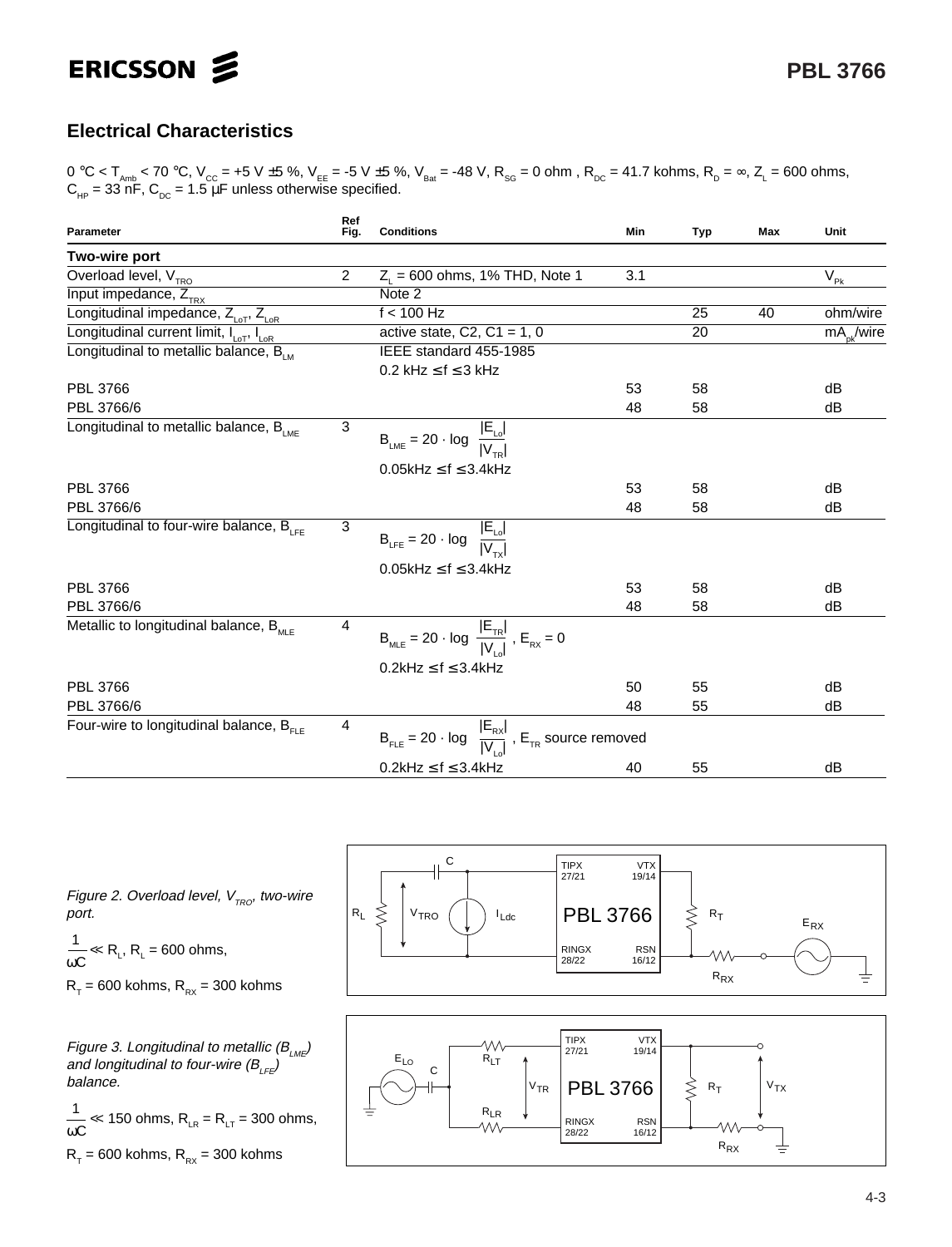# **PBL 3766**

| ERICSSON & |  |
|------------|--|
|------------|--|

| <b>Parameter</b>                                                                           | Ref.<br>Fig.          | <b>Conditions</b>                                  | Min      | Typ                                                       | Max                                              | Unit                                                                               |
|--------------------------------------------------------------------------------------------|-----------------------|----------------------------------------------------|----------|-----------------------------------------------------------|--------------------------------------------------|------------------------------------------------------------------------------------|
| Two-wire return loss, r<br>$r = 20 \cdot log \frac{ Z_{\text{TRX}} + Z_{L} }{ Z - Z_{L} }$ |                       |                                                    |          |                                                           |                                                  |                                                                                    |
|                                                                                            |                       |                                                    |          |                                                           |                                                  |                                                                                    |
|                                                                                            |                       | $Z_{TRX} \approx Z_L$ = nom. 600 $\Omega$ , Note 3 |          |                                                           |                                                  |                                                                                    |
|                                                                                            |                       | $0.2$ kHz $\leq$ f $\leq$ 0.5 kHz                  | 25       | 30                                                        |                                                  | dB                                                                                 |
|                                                                                            |                       | $0.5$ kHz $\leq$ f $\leq$ 1.0 kHz                  | 27       | 32                                                        |                                                  | dB                                                                                 |
|                                                                                            |                       | 1.0 kHz $\leq$ f $\leq$ 3.4 kHz                    | 23       | 25                                                        |                                                  | dB                                                                                 |
| TIPX idle voltage, $V_{\tau i}$                                                            |                       | active, $I_{i} = 0$                                |          | $-5$                                                      |                                                  | $\vee$                                                                             |
|                                                                                            |                       | stand-by, $I_1 = 0$                                |          | 0                                                         |                                                  | V                                                                                  |
| RINGX idle voltage, $V_{Ri}$                                                               |                       | active, $I_1 = 0$                                  |          | $-43$                                                     |                                                  | $\overline{\vee}$                                                                  |
|                                                                                            |                       | stand-by, $I_i = 0$                                |          | $-48$                                                     |                                                  | V                                                                                  |
| Four-wire transmit port (VTX)                                                              |                       |                                                    |          |                                                           |                                                  |                                                                                    |
| Overload level, $V_{TXO}$                                                                  | $\overline{5}$        | Load impedance > 20 kohms,                         |          | $\overline{3.1}$                                          |                                                  | $V_{\rm pk}$                                                                       |
|                                                                                            |                       | 1% THD, Note 4                                     |          |                                                           |                                                  |                                                                                    |
| Output offset voltage, $\Delta V_{\tau x}$                                                 |                       |                                                    |          |                                                           |                                                  |                                                                                    |
| PBL 3766                                                                                   |                       |                                                    | $-40$    |                                                           | $+40$                                            | mV                                                                                 |
| PBL 3766/6                                                                                 |                       |                                                    | $-55$    |                                                           | $+55$                                            | mV                                                                                 |
| Output impedance, $z_{\text{rx}}$                                                          |                       | $0.2$ kHz < $f$ < 3.4 kHz                          |          | < 5.0                                                     | 20                                               | ohm                                                                                |
| Four-wire receive port (RSN)                                                               |                       |                                                    |          |                                                           |                                                  |                                                                                    |
| RSN dc voltage, V <sub>RSN</sub>                                                           |                       | $I_{RSN} = 0$                                      |          | 0                                                         |                                                  | $\vee$                                                                             |
| RSN impedance, ZRSN                                                                        |                       | $0.3$ kHz $\leq$ f $\leq$ 3.4 kHz                  |          | $\overline{5}$                                            | 20                                               | ohm                                                                                |
| RSN current $(I_{RSN})$ to metallic loop current                                           |                       | $0.3$ kHz $\leq$ f $\leq$ 3.4 kHz                  |          | 1000                                                      |                                                  | ratio                                                                              |
| $(I_L)$ gain, $\alpha_{\rm RSN}$                                                           |                       |                                                    |          |                                                           |                                                  |                                                                                    |
|                                                                                            |                       |                                                    |          |                                                           |                                                  |                                                                                    |
| <b>Frequency response</b>                                                                  |                       |                                                    |          |                                                           |                                                  |                                                                                    |
| Two-wire to four-wire, $g_{2-4}$                                                           | 6                     | 0.3 kHz < $f$ < 3.4 kHz relative                   | $-0.1$   | $\mathbf 0$                                               | $+0.1$                                           | dB                                                                                 |
|                                                                                            |                       | to 0 dBu, 1.0 kHz. $E_{\text{ex}} = 0$ V           |          |                                                           |                                                  |                                                                                    |
| Four-wire to two-wire, $g_{4,2}$                                                           | 6                     | $0.3$ kHz < $f$ < 3.4 kHz relative                 | $-0.1$   | $\Omega$                                                  | $+0.1$                                           | dB                                                                                 |
|                                                                                            |                       | to 0 dBu, 1.0 kHz. $E_1 = 0$ V                     |          |                                                           |                                                  |                                                                                    |
| Four-wire to four-wire, $g_{4.4}$                                                          | 6                     | $0.3$ kHz < $f$ < 3.4 kHz relative                 | $-0.1$   | $\Omega$                                                  | $+0.1$                                           | dB                                                                                 |
|                                                                                            |                       | to 0 dBu, 1.0 kHz. $E_1 = 0$ V                     |          |                                                           |                                                  |                                                                                    |
| <b>Insertion loss</b>                                                                      |                       |                                                    |          |                                                           |                                                  |                                                                                    |
| Two-wire to four-wire, $G_{2,4}$                                                           | 6                     | 0 dBm, 1.0 kHz, Note 5                             |          |                                                           |                                                  |                                                                                    |
| <b>PBL 3766</b>                                                                            |                       |                                                    | $-0.20$  | 0                                                         | $+0.20$                                          | dB                                                                                 |
| PBL 3766/6                                                                                 |                       |                                                    | $-0.25$  | 0                                                         | $+0.25$                                          | dB                                                                                 |
| Four-wire to two-wire, $G_{4-2}$                                                           | 6                     | 0 dBm, 1.0 kHz, Notes 5, 6                         |          |                                                           |                                                  |                                                                                    |
| PBL 3766                                                                                   |                       |                                                    | $-0.20$  | 0                                                         | $+0.20$                                          | dB                                                                                 |
| PBL 3766/6                                                                                 |                       |                                                    | $-0.25$  | 0                                                         | $+0.25$                                          | dB                                                                                 |
| Four-wire to four-wire, $G_{4-4}$                                                          | 6                     | 0 dBm, 1.0 kHz, Notes 5, 6                         | $-0.3$   | 0                                                         | $+0.3$                                           | dB                                                                                 |
|                                                                                            |                       |                                                    |          |                                                           |                                                  |                                                                                    |
|                                                                                            |                       |                                                    |          |                                                           | Figure 4. Metallic to longitudinal ( $B_{MLE}$ ) |                                                                                    |
| W٧                                                                                         | <b>TIPX</b><br>27/21  | <b>VTX</b><br>19/14                                |          |                                                           | and four-wire to longitudinal $(B_{E/E})$        |                                                                                    |
| $R_{LT}$<br>C                                                                              |                       |                                                    | balance. |                                                           |                                                  |                                                                                    |
| $\mathsf{E}_{\mathsf{TR}}$<br>o                                                            | <b>PBL 3766</b>       | ⋚<br>$R_T$<br>$\mathsf{E}_{\mathsf{RX}}$           |          |                                                           |                                                  |                                                                                    |
| $\rm V_{LO}$<br>$R_{LR}$                                                                   |                       |                                                    |          |                                                           |                                                  | $\frac{1}{\omega C}$ $\ll$ 150 ohms, R <sub>LR</sub> = R <sub>LT</sub> = 300 ohms, |
| w<br>ò                                                                                     | <b>RINGX</b><br>28/22 | <b>RSN</b><br>16/12                                |          |                                                           |                                                  |                                                                                    |
| ŧ                                                                                          |                       | ${\sf R}_{\sf RX}$                                 |          |                                                           | $R_T$ = 600 kohms, $R_{RX}$ = 300 kohms          |                                                                                    |
| , C                                                                                        |                       |                                                    |          |                                                           |                                                  |                                                                                    |
| <b>TIPX</b>                                                                                | 27/21                 | <b>VTX</b><br>19/14                                |          |                                                           |                                                  | Figure 5. Overload level, $V_{\tau x0}$ , four-wire                                |
| $\mathsf{R}_\mathsf{L}$                                                                    |                       |                                                    |          | transmit port.                                            |                                                  |                                                                                    |
| $l_{Ldc}$                                                                                  | <b>PBL 3766</b>       | ξ<br>V <sub>TXO</sub><br>$R_T$                     |          |                                                           |                                                  |                                                                                    |
|                                                                                            |                       |                                                    |          | $\frac{1}{\omega C} \ll R_L$ , R <sub>L</sub> = 600 ohms, |                                                  |                                                                                    |
|                                                                                            | <b>RINGX</b><br>28/22 | <b>RSN</b><br>M<br>16/12                           |          |                                                           |                                                  |                                                                                    |
|                                                                                            |                       | $R_{RX}$                                           |          |                                                           | $R_T$ = 600 kohms, $R_{RX}$ = 300 kohms          |                                                                                    |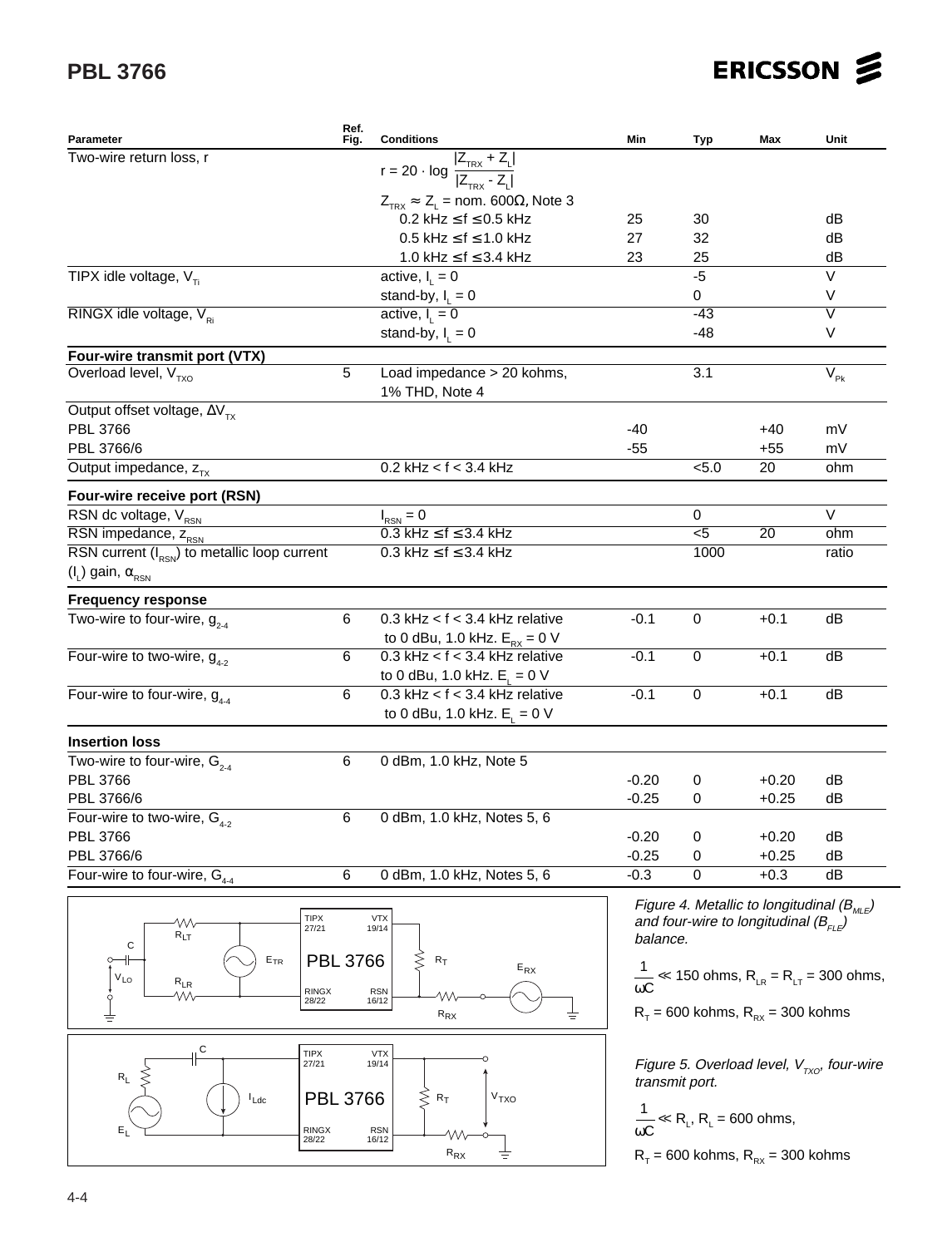# **PBL 3766**

| Parameter                                                                                    | Ref<br>Fig. | <b>Conditions</b>                                                                                   | Min                  | Typ              | Max                | Unit                       |
|----------------------------------------------------------------------------------------------|-------------|-----------------------------------------------------------------------------------------------------|----------------------|------------------|--------------------|----------------------------|
| <b>Gain tracking</b>                                                                         |             |                                                                                                     |                      |                  |                    |                            |
| Two-wire to four-wire                                                                        | 6           | Ref. - 10 dBm, 1.0 kHz, Note 7                                                                      |                      |                  |                    |                            |
|                                                                                              |             | $-40$ dBm to $+7$ dBm                                                                               | $-0.15$              | ±0.03            | $+0.15$            | dB                         |
|                                                                                              |             | -55 dBm to -40 dBm                                                                                  |                      | ±0.03            |                    | dB                         |
| Four-wire to two-wire                                                                        | 6           | Ref. - 10 dBm, 1.0 kHz, Note 8                                                                      |                      |                  |                    |                            |
|                                                                                              |             | $-40$ dBm to $+7$ dBm                                                                               | $-0.15$              | ±0.03            | $+0.15$            | dB                         |
|                                                                                              |             | -55 dBm to -40 dBm                                                                                  |                      | ±0.03            |                    | dB                         |
| <b>Noise</b>                                                                                 |             |                                                                                                     |                      |                  |                    |                            |
| Idle channel noise at two-wire                                                               |             | Note 9                                                                                              |                      |                  |                    |                            |
| (TIPX-RINGX) or four-wire (VTX) port                                                         |             | Psophometrical weighting                                                                            |                      | -83              | $-78$              | dBmp                       |
|                                                                                              |             | C-message weighting                                                                                 |                      | $\overline{7}$   | 12                 | dBrnC                      |
| <b>Harmonic distortion</b>                                                                   |             |                                                                                                     |                      |                  |                    |                            |
| Two-wire to four-wire                                                                        |             | 0.3 kHz $\leq$ f $\leq$ 3.4 kHz                                                                     |                      | -65              | $-54$              | dB                         |
| Four-wire to two-wire                                                                        |             | 0 dBm, 1.0 kHz test signal                                                                          |                      |                  |                    |                            |
| <b>Battery feed characteristics</b>                                                          |             |                                                                                                     |                      |                  |                    |                            |
| Loop current in constant current region, I                                                   |             | Active state, C2, C1 = $1, 0$                                                                       | $0.85 - I$           | $-1$             | $1.15 \cdot I_{1}$ | Α                          |
|                                                                                              |             | 2500                                                                                                |                      |                  |                    |                            |
|                                                                                              |             | $I_L = \frac{R_{DC} + 41700}{R_{DC} + 41700}$                                                       |                      |                  |                    |                            |
|                                                                                              |             | $R_{\rm nc}$ in ohms                                                                                |                      |                  |                    |                            |
| Stand-by state loop current, I <sub>1</sub> ,                                                |             | Stand-by state, $C2$ , $C1 = 1$ , 1                                                                 | $0.75 -$             | I <sub>L</sub>   | $1.25 -$           | Α                          |
| tolerance range                                                                              |             |                                                                                                     |                      |                  |                    |                            |
|                                                                                              |             | $I_{L} = \frac{ V_{Bat} }{R_{L} + 1800}$                                                            |                      |                  |                    |                            |
|                                                                                              |             | $V_{\text{Bat}}$ tol. ±5%, $T_{\text{Amb}} = 25 \text{ °C}$                                         |                      |                  |                    |                            |
|                                                                                              |             |                                                                                                     |                      |                  |                    |                            |
| Loop current detector                                                                        |             |                                                                                                     |                      |                  |                    |                            |
| On-hook to off-hook threshold, ILThoff                                                       |             | $R_p = \infty$ , Note 10                                                                            |                      | 8.0<br>7.3       |                    | mA                         |
| Off-hook to on-hook threshold, ILThon                                                        |             | $R_{\text{n}} = \infty$ , Note 10                                                                   |                      | 0.7              |                    | mA<br>mA                   |
| Detector threshold hysteresis, $\partial I_{LTh}$<br>Loop current detector conversion factor |             |                                                                                                     |                      |                  |                    |                            |
| on-hook to off-hook, K <sub>LThOff</sub>                                                     |             | $1 \quad \blacksquare$                                                                              | 375                  | 500              | 660                | V                          |
|                                                                                              |             | $I_{LThOff} = K_{LThOff}$ $\begin{bmatrix} R_n^+ & 62500 \end{bmatrix}$                             |                      |                  |                    |                            |
|                                                                                              |             | Note 11                                                                                             |                      |                  |                    |                            |
| Loop current detector conversion factor                                                      |             |                                                                                                     |                      | 455              |                    | V                          |
| off-hook to on-hook, KLThOn                                                                  |             | $I_{\text{LThOn}} = K_{\text{LThOn}} \cdot \left[ \frac{1}{R_{\text{D}}} + \frac{1}{62500} \right]$ |                      |                  |                    |                            |
|                                                                                              |             | Note 11                                                                                             |                      |                  |                    |                            |
| <b>Ring trip detector</b>                                                                    |             |                                                                                                     |                      |                  |                    |                            |
| Offset voltage, $\Delta V_{\text{DTR}}$                                                      |             | Source resistance, $R_s = 0$                                                                        | $-25$                |                  | 25                 | mV                         |
| Input bias current, I <sub>DT</sub>                                                          |             | $V_{\text{Bat}}$ < $V_{\text{DT}}$ < 0 V                                                            | $-300$               | $-100$           |                    | nA                         |
| Input common mode range, V <sub>pt</sub>                                                     |             |                                                                                                     | $V_{\text{Bat}} + 1$ |                  | $-2$               | $\overline{\mathsf{v}}$    |
| Ring relay driver                                                                            |             |                                                                                                     |                      |                  |                    |                            |
| On-state voltage, V <sub>RRIV</sub>                                                          |             | $I_{RRly} = 25 \text{ mA}$                                                                          | $-0.5$               | $-0.2$           |                    | $\vee$                     |
| Off state leakage current, IRRIV                                                             |             | $\rm V_{_{Bat}}$ < $\rm V_{_{RRly}}$ < 0                                                            |                      |                  | 10                 | $\mu$ A                    |
|                                                                                              |             |                                                                                                     |                      |                  |                    |                            |
|                                                                                              |             | C<br>TIPX<br>27/21                                                                                  | ${\sf VTX}$<br>19/14 |                  |                    |                            |
| Figure 6. Frequency response, insertion                                                      | $R_L$       |                                                                                                     |                      |                  |                    |                            |
| loss, gain tracking.                                                                         |             | $V_{TR}$<br>$L_{\text{d}c}$                                                                         | PBL 3766             | $R_T$            | $E_{RX}$           | $\mathsf{v}_{\mathsf{TX}}$ |
|                                                                                              |             |                                                                                                     |                      |                  |                    |                            |
| $\frac{1}{\omega C} \ll R_L$ , R <sub>L</sub> = 600 ohms,                                    |             | RINGX<br>28/22                                                                                      | <b>RSN</b><br>16/12  |                  |                    |                            |
| $R_T$ = 600 kohms, $R_{RX}$ = 300 kohms                                                      |             |                                                                                                     |                      | $\rm R_{\rm RX}$ |                    |                            |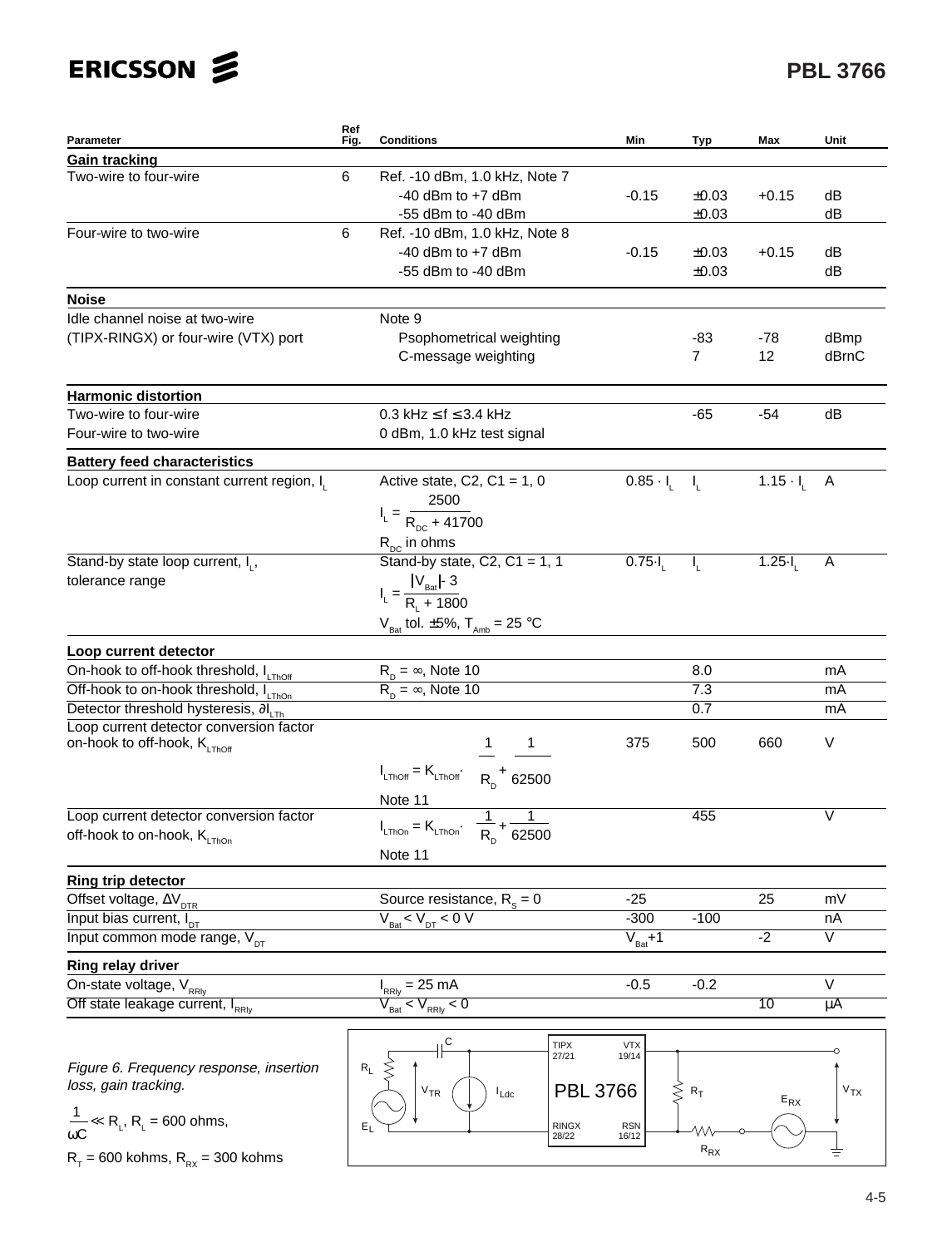# **PBL 3766**

| ERICSSON Z |  |
|------------|--|
|------------|--|

| Parameter                                                       | Ref.<br>Fig. | <b>Conditions</b>                                | Min         | <b>Typ</b>              | Max      | Unit                    |
|-----------------------------------------------------------------|--------------|--------------------------------------------------|-------------|-------------------------|----------|-------------------------|
| Digital inputs (C1, C2, E0)                                     |              |                                                  |             |                         |          |                         |
| Input low voltage, $V_{\parallel}$                              |              |                                                  | $\mathbf 0$ |                         | 0.8      | V                       |
| Input high voltage, V <sub>IH</sub>                             |              |                                                  | 2.0         |                         | $V_{cc}$ | $\vee$                  |
| Input low current, $I_{\text{II}}$                              |              | $V_{\text{H}} = 0.4 V$                           |             |                         |          |                         |
| C1, C2                                                          |              |                                                  | $-200$      |                         |          | μA                      |
| E <sub>0</sub>                                                  |              |                                                  | $-100$      |                         |          | μA                      |
| Input high current, I <sub>H</sub>                              |              | $V_{\mu} = 2.4 V$                                |             |                         | 40       | μA                      |
| <b>Digital output (DET)</b>                                     |              |                                                  |             |                         |          |                         |
| Output low voltage, $V_{OL}$                                    |              | $I_{\text{ou}} = 2 \text{ mA}$ , E0 = 0          |             | 0.4                     | 0.6      | $\overline{\vee}$       |
| Output high voltage, $V_{\alpha}$                               |              | $I_{\text{ou}}$ = -100 µA, E0 = 0                | 2.7         |                         |          | $\overline{\mathsf{V}}$ |
| Internal pull-up resistor                                       |              |                                                  | 10          | 15                      | 20       | kohm                    |
| $\overline{\text{DET}}$ short circuit current, $I_{\text{ODs}}$ |              | $E0 = 1$ , DET shorted to ground                 |             | $-330$                  |          | μA                      |
| Power supply rejection ratio, PSRR                              |              |                                                  |             |                         |          |                         |
| To two-wire or four-wire port, from                             |              | Note 12                                          |             |                         |          |                         |
| $V_{cc}$ , PSRR $_{cc}$                                         |              | 50 Hz $\leq$ f $\leq$ 4 kHz                      | 30          | 35                      |          | dB                      |
|                                                                 |              | 4 kHz $\leq$ f $\leq$ 50 kHz                     | 30          | 35                      |          | dB                      |
| $V_{FF}$ , PSRR $_{FF}$                                         |              | 50 Hz $\leq$ f $\leq$ 4 kHz                      | 30          | 35                      |          | dB                      |
|                                                                 |              | 4 kHz $\leq$ f $\leq$ 50 kHz                     | 12          | 18                      |          | dB                      |
| $V_{\text{Rat}}$ , PSRR $_{\text{Rat}}$                         |              | 50 Hz $\leq$ f $\leq$ 4 kHz                      | 40          | 50                      |          | dB                      |
|                                                                 |              | 4 kHz $\leq$ f $\leq$ 50 kHz                     | 30          | 35                      |          | dB                      |
| Power supply currents (relay driver off)                        |              |                                                  |             |                         |          |                         |
| $V_{cc}$ current, $I_{cc}$                                      |              | Open circuit state                               |             | 1                       |          | mA                      |
| $V_{EF}$ current, $I_{EF}$                                      |              | $C2, C1 = 0, 0$                                  |             | 1                       |          | mA                      |
| $V_{\text{Bat}}$ current, $I_{\text{Bat}}$                      |              | On-hook                                          |             | 0.5                     |          | mA                      |
| $V_{cc}$ current, $I_{cc}$                                      |              | Stand-by state                                   |             | $\overline{c}$          |          | mA                      |
| $V_{FE}$ current, $I_{EF}$                                      |              | $C2, C1 = 1, 1$                                  |             | 1                       |          | mA                      |
| $V_{\text{Bat}}$ current, $I_{\text{Bat}}$                      |              | On-hook                                          |             | 0.5                     |          | mA                      |
| $V_{cc}$ current, $I_{cc}$                                      |              | Active state                                     |             | $\overline{\mathbf{4}}$ |          | mA                      |
| $V_{FE}$ current, $I_{EF}$                                      |              | $C2, C1 = 1, 0$                                  |             | 2                       |          | mA                      |
| $V_{\text{Bat}}$ current, $I_{\text{Bat}}$                      |              | On-hook                                          |             | 3                       |          | mA                      |
| <b>Power dissipation</b>                                        |              |                                                  |             |                         |          |                         |
| Open circuit state total dissipation, $P_{\text{on}}$           |              | $C2, C1 = 0, 0$                                  |             | 25                      | 35       | mW                      |
|                                                                 |              | On-hook $(R_1 = \infty)$ or off-hook $(R_1 = 0)$ |             |                         |          |                         |
| Stand-by state total dissipation, Ponsh                         |              | $C2, C1 = 1, 1$                                  |             | 35                      | 45       | mW                      |
|                                                                 |              | On-hook $(R_1 = \infty)$                         |             |                         |          |                         |
| Active state total dissipation, P <sub>onAct</sub>              |              | $C2, C1 = 1, 0$                                  |             | 160                     | 220      | mW                      |
|                                                                 |              | On-hook $(R_1 = \infty)$                         |             |                         |          |                         |
| Active state total dissipation,                                 |              | $C2, C1 = 1, 0, Note 13$                         |             |                         |          |                         |
| $P_{\text{OffAct200}}$                                          |              | Off-hook, $R_{i} = 200$ ohm                      |             | 1.35                    | 1.50     | W                       |
| $P_{\text{OffAct}600}$                                          |              | Off-hook, $R_{L} = 600$ ohm                      |             | 1.05                    | 1.20     | W                       |
| <b>Temperature guard</b>                                        |              |                                                  |             |                         |          |                         |
| Junction temperature at threshold, $T_{\text{IG}}$              |              |                                                  | 145         | 160                     | 170      | $^{\circ}C$             |
| Temperature guard hysteresis, $\partial T_{JG}$                 |              |                                                  |             | 20                      |          | $\rm ^{\circ}C$         |
| <b>Thermal resistance</b>                                       |              |                                                  |             |                         |          |                         |
| 28-pin PLCC, θ <sub>JP28plcc</sub>                              |              | Junction to terminals 3, 6, 10, 17, 24           |             | 10                      | 15       | $\mathrm{C}/\mathrm{W}$ |
|                                                                 |              | connected together, Note 14                      |             |                         |          |                         |
| 22-pin plastic DIP, $\theta_{JP22div}$                          |              | Junction to terminals 5, 6, 17, 18               |             | 10                      | 15       | $\mathrm{C}/\mathrm{W}$ |
|                                                                 |              | connected together, Note 14                      |             |                         |          |                         |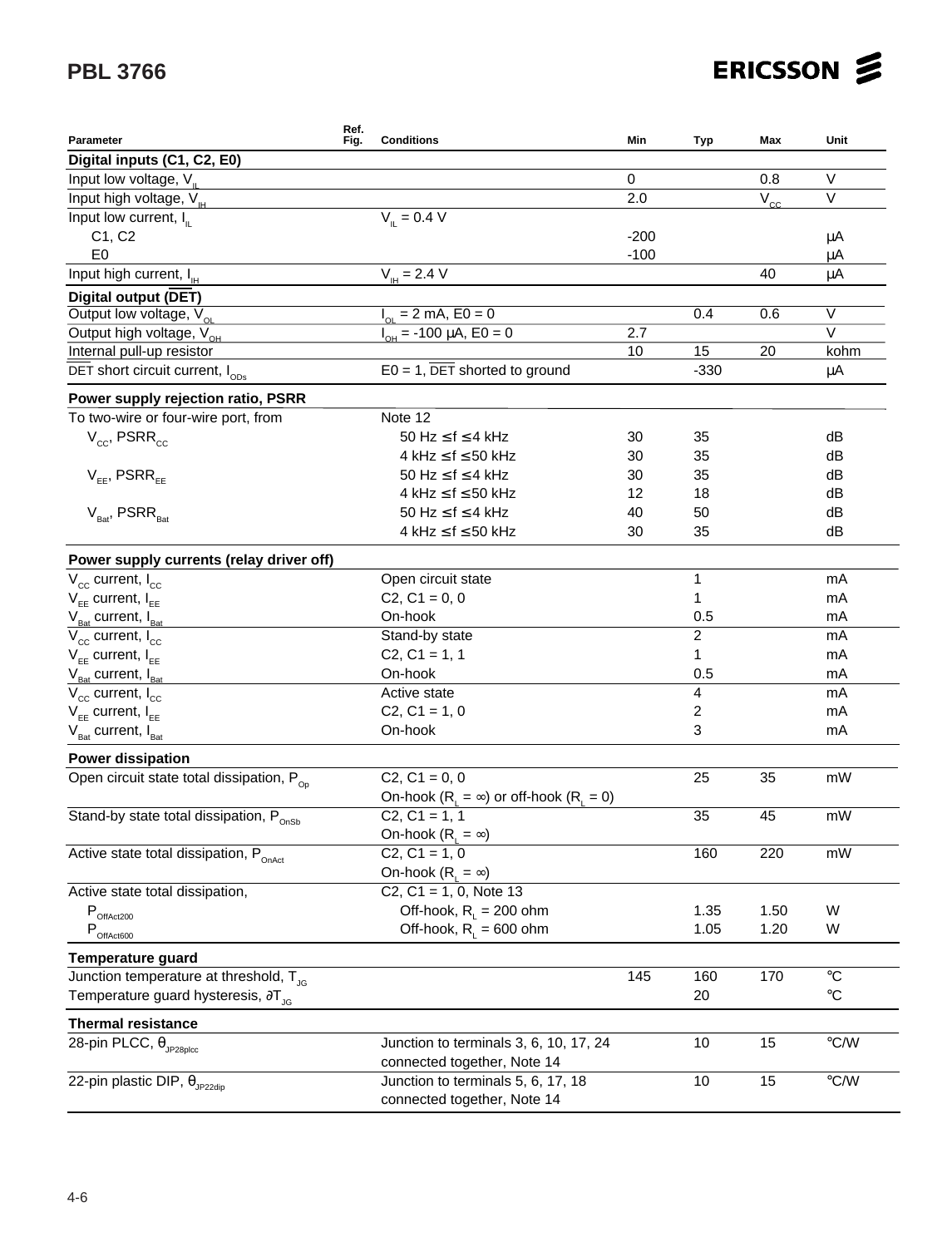# ERICSSON 2

# **Notes**

- 1. The overload level is specified at the two-wire port with the signal source at the four-wire receive port.
- 2. The two-wire impedance is programmable by selection of external component values according to:

 $Z_{TRX} = Z_{T}/|G_{2.4} \cdot \alpha_{RSN}|$ where

 $Z_{TRX}$  = impedance between the TIPX and RINGX terminals

- $Z_{\tau}$  = programming network between the  $V_{\tau x}$  and RSN terminals
- $G_{24}$  = TIPX-RINGX to VTX gain, nominally = 1
- $\alpha_{\rm{RSN}}$  = receive current gain, nominally = -1000 (current defined as positive when flowing into the receive summing node, RSN and when flowing from TIPX to RINGX).
- 3. Higher return loss values can be achieved by adding a reactive component to R<sub>r</sub>, the two-wire terminating impedance programming resistor, e.g. by dividing  $R<sub>z</sub>$  into two equal halves and connecting a capacitor from the common point to ground. For  $R<sub>z</sub> = 600$  kohms the capacitance value is approximately 33 pF.
- 4. The overload level is specified at the four-wire transmit port, VTX, with the signal source at the two-wire port. Note that the gain from the two-wire port to the four-wire transmit port is  $G_{24} = 1$ .
- 5. Fuse resistors  $R<sub>e</sub>$  impact the insertion loss as explained in the text, section Transmission. The specified insertion loss is for  $R<sub>c</sub> = 0.$
- 6. The specified insertion loss tolerance does not include errors caused by external components.
- 7. The level is specified at the two-wire port.
- 8. The level is specified at the four-wire receive port and referenced to a 600 ohm impedance level.
- 9. The two-wire idle noise is specified with the port terminated in 600 ohms (R<sub>L</sub>) and with the four-wire receive port grounded  $(E_{px} = 0$ , see figure 6).

The four-wire idle noise at VTX is specified with the two-wire port terminated in 600 ohms (R<sub>L</sub>). The noise specification is with respect to a 600 ohm impedance level at VTX. The four-wire receive port is grounded ( $E_{Rx}$  = 0, see figure 6).

- 10. With the RD terminal left open, the loop current detector on-hook to off-hook threshold is internally set to 8.0 mA and the offhook to on-hook threshold to 7.3 mA. The loop current detection threshold can be set to higher values by connecting a resistor,  $R_{D}$ , between terminal RD and  $V_{EF}$  (-5 V), as described in section Loop Monitoring Functions.
- 11. Refer to section Loop Monitoring Functions, Loop Current Detector.
- 12. Power supply rejection ratio test signal is 100 mVrms (sinusoidal).
- 13. Line resistor  $R<sub>F</sub> = 0$  ohm.
- 14. Junction to ambient thermal resistance will be dependent on external thermal resistance from VBAT terminals to ambient.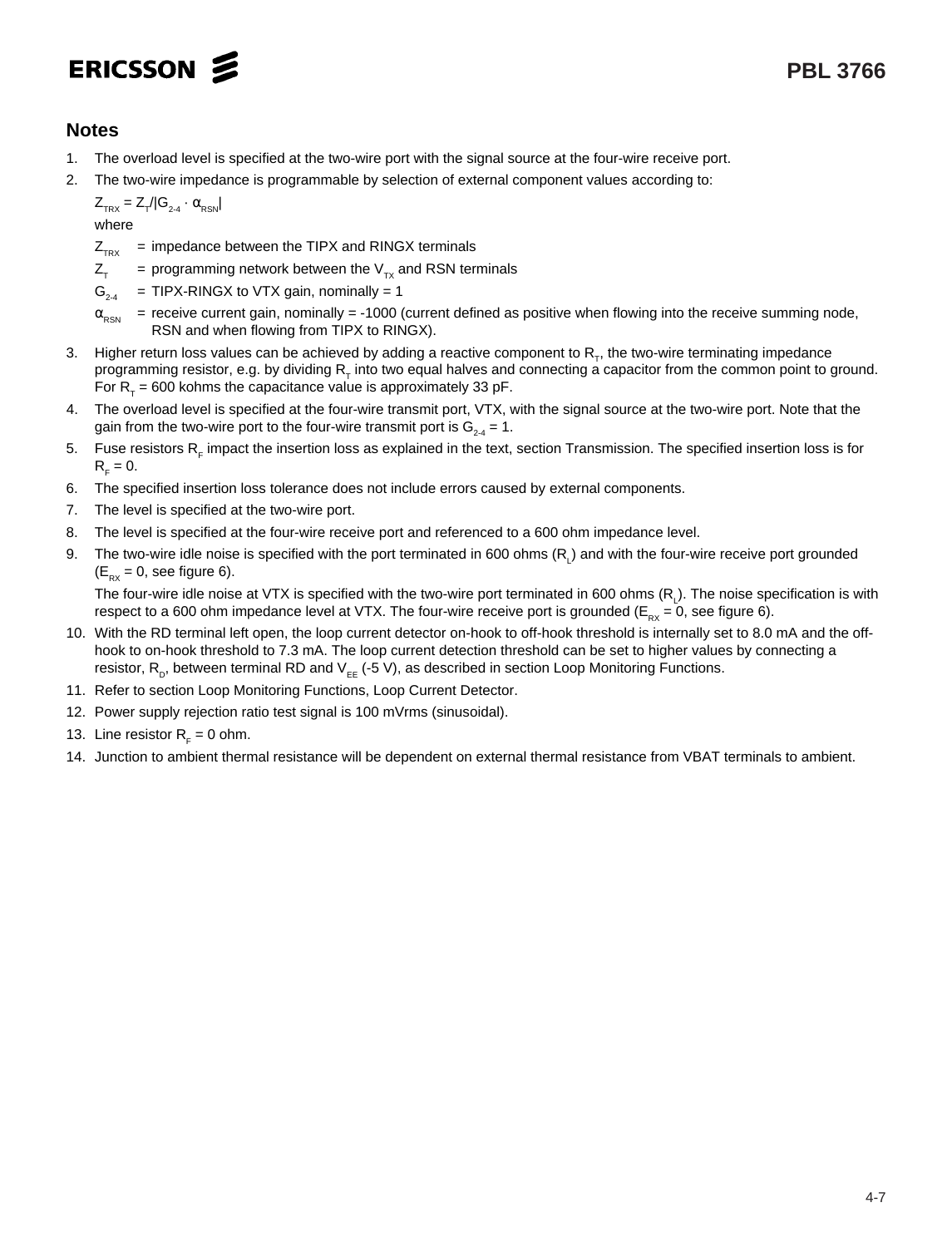

Figure 7. Pin configuration, 28-pin plastic leaded chip carrier and 22-pin plastic dual-in-line package, top view.

## **Pin Description**

PLCC: 28-pin, plastic, j-leaded chip carrier. DIP: 22-pin, dual-in-line (batwing), plastic package. Refer to figure 7.

| <b>PLCC</b>                   | <b>DIP</b>               | Symbol                          | <b>Description</b>                                                                                                                                                                                                                                                                                                         |
|-------------------------------|--------------------------|---------------------------------|----------------------------------------------------------------------------------------------------------------------------------------------------------------------------------------------------------------------------------------------------------------------------------------------------------------------------|
| 1                             | $\overline{\phantom{0}}$ | $\mathsf{RINGX}_\mathsf{Sense}$ | $RINGX_{\text{Sense}}$ is internally connected to RINGX. RINGX <sub>Sense</sub> is used during manufacturing, but<br>requires no connection in SLIC applications, <i>i.e.</i> leave open.                                                                                                                                  |
| 2                             |                          | <b>GND</b>                      | Ground.                                                                                                                                                                                                                                                                                                                    |
| 3                             | ۰                        | <b>VBAT</b>                     | Refer to PLCC, terminal 6 description.                                                                                                                                                                                                                                                                                     |
| 4                             | $\overline{2}$           | VCC                             | +5 V power supply.                                                                                                                                                                                                                                                                                                         |
| 5                             | 3                        | <b>RINGRLY</b>                  | Ring relay driver output. Open emitter with grounded collector (npn). Sources 50 mA from ground<br>to a relay coil connected to a negative voltage. Must be protected by external inductive kick-back<br>diode. Positive voltage relay driver can be provided as a metal mask option. Contact factory for<br>availability. |
| 6, 3,<br>10, 17, 17, 18<br>24 |                          | 5, 6, VBAT                      | Battery supply voltage. Negative with respect to GND. -21 V to -58 V. All VBAT terminals<br>should be connected to printed circuit board traces to provide heatsinking.                                                                                                                                                    |
| 7                             | 4                        | <b>RSG</b>                      | Saturation guard programming resistor, $R_{\text{sc}}$ , connects from this terminal to VEE. Leave open for<br>nominal battery voltages from -24 V to -28 V. Connect to VEE for a nominal battery voltage of -48<br>V. For other battery voltages and for detailed information refer to section Battery Feed.              |
| 8                             |                          | NC.                             | No internal connection. Note 1.                                                                                                                                                                                                                                                                                            |
| 9                             | 7                        | E0                              | TTL compatible enable input. Enables the DET output, when set to logic level low and disables the<br>DET output, when set to logic level high. Refer to section Enable Input for detailed information.                                                                                                                     |
| 10                            |                          | VBAT                            | Refer to PLCC, terminal 6 description.                                                                                                                                                                                                                                                                                     |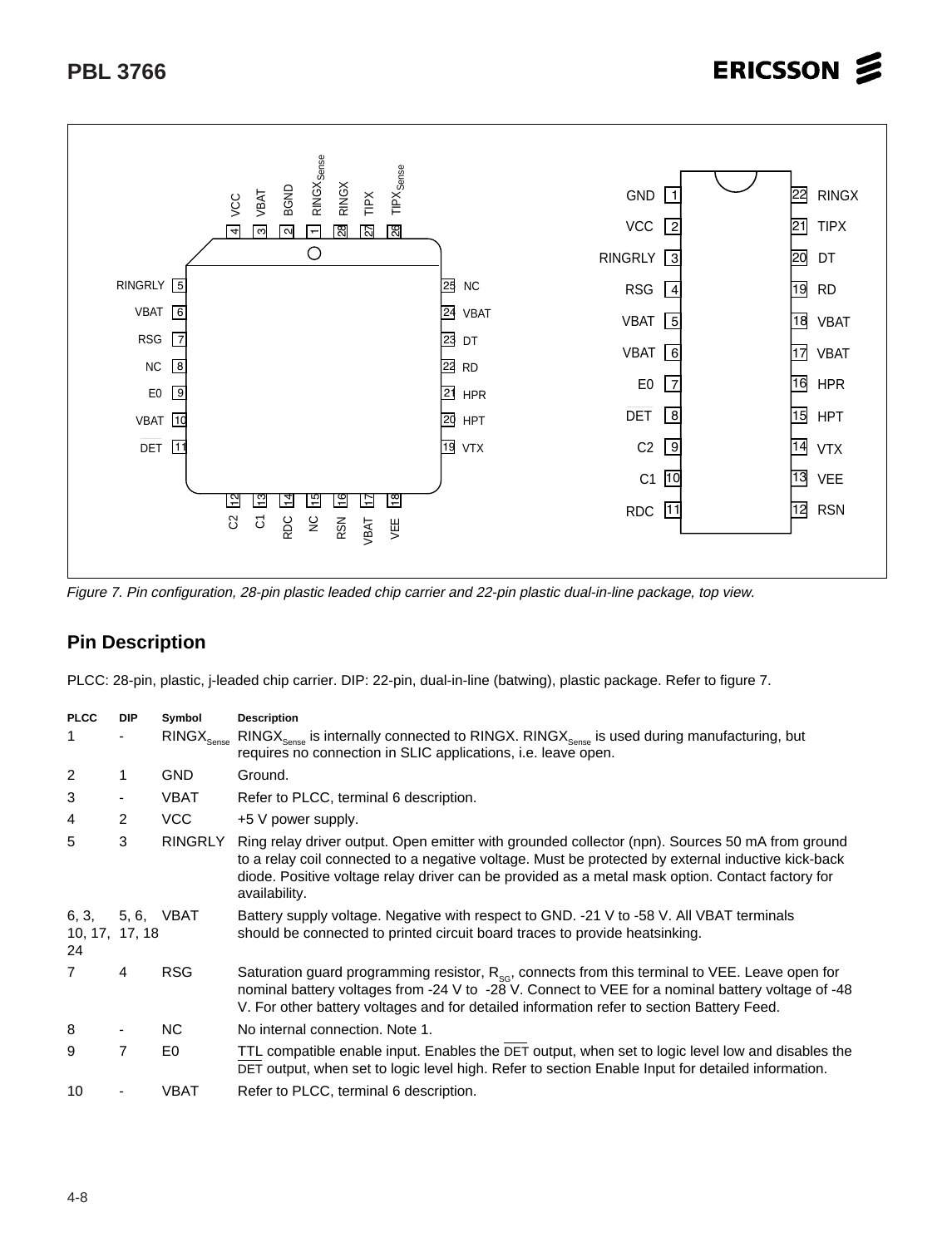| <b>PLCC</b> | <b>DIP</b>     | Symbol                           | <b>Description</b>                                                                                                                                                                                                                                                                                                                         |
|-------------|----------------|----------------------------------|--------------------------------------------------------------------------------------------------------------------------------------------------------------------------------------------------------------------------------------------------------------------------------------------------------------------------------------------|
| 11          | 8              | <b>DET</b>                       | Detector output. Inputs C1 and C2 select one of the two detectors to be connected to the DET output. A<br>logic low level at the enabled (refer to E0) DET output indicates a triggered detector condition. The DET<br>output is open collector with internal pull-up resistor (approximately 15 kohms) to VCC.                            |
| 12<br>13    | 9<br>10        | C <sub>2</sub><br>C <sub>1</sub> | C1 and C2 are TTL compatible inputs controlling the SLIC operating states. Refer to section<br>Control inputs for details.                                                                                                                                                                                                                 |
| 14          | 11             | <b>RDC</b>                       | Dc loop feed is programmed by one resistor connected from this pin to the receive summing node (RSN)<br>A decoupling capacitor, $C_{\text{nc}}$ , connected from RDC to GND removes noise and other ac signals from the<br>battery feed control loop.                                                                                      |
| 15          |                | NC                               | No internal connection. Note 1.                                                                                                                                                                                                                                                                                                            |
| 16          | 12             | <b>RSN</b>                       | Receive summing node. 1000 times the current (dc and ac) flowing into this pin equals the metallic<br>(transversal) current flowing from RINGX to TIPX. Programming networks for constant dc loop current,<br>two-wire impedance and receive gain connect to the receive summing node.                                                     |
| 17          |                | <b>VBAT</b>                      | Refer to PLCC, terminal 6 description.                                                                                                                                                                                                                                                                                                     |
| 18          | 13             | <b>VEE</b>                       | -5V power supply.                                                                                                                                                                                                                                                                                                                          |
| 19          | 14             | <b>VTX</b>                       | Transmit vf output. The ac voltage difference between TIPX and RINGX, the ac metallic voltage, is<br>reproduced as an unbalanced GND referenced signal at VTX with a gain of one. The two-wire termina-<br>ting impedance programming network connects between VTX and RSN.                                                                |
| 20          | 15             | <b>HPT</b>                       | Tip side of ac/dc separation capacitor $C_{\mu\nu}$ . Other end of $C_{\mu\nu}$ connects to pin, HPR.                                                                                                                                                                                                                                      |
| 21          | 16             | <b>HPR</b>                       | Ring side of ac/dc separation capacitor $C_{\mu\nu}$ . Other end of $C_{\mu\nu}$ capacitor connects to pin, HPT.                                                                                                                                                                                                                           |
| 22          | 19             | <b>RD</b>                        | Loop current detector programming resistor $R_p$ connects from RD to VEE. An optional filter capacitor $C_p$<br>may be connected between terminal RD and ground. With the RD pin left open, the loop current detect<br>threshold is internally set to 8.0 mA. Refer to section Loop monitoring functions for additional information.       |
| 23          | 20             | DT                               | DT is the non-inverting ring trip comparator input. The inverting comparator input is internally connected<br>to $V_{\text{EF}}$ . With DT more negative than the inverting input, the detector output, $\overline{\text{DET}}$ , is at logic level low,<br>indicating off-hook condition. The ring trip network connects to the DT input. |
| 24          |                | <b>VBAT</b>                      | Refer to PLCC, terminal 6 description.                                                                                                                                                                                                                                                                                                     |
| 25          | $\blacksquare$ | <b>NC</b>                        | No internal connection. Note 1.                                                                                                                                                                                                                                                                                                            |
| 26          |                | $\mathsf{TIPX}_{\mathsf{Sense}}$ | TIP $X_{\text{Sense}}$ is internally connected to TIPX. TIPX <sub>Sense</sub> is used during manufacturing, but requires no<br>connection in SLIC applications, i.e. leave open.                                                                                                                                                           |
| 27<br>28    | 21<br>22       | <b>TIPX</b><br><b>RINGX</b>      | The TIPX and RINGX pins connect to the tip and ring leads of the two-wire interface via overvoltage<br>protection components and ring relay (and optional test relays).                                                                                                                                                                    |

## **Notes**

1. Terminals marked NC are not internally connected to the chip. These terminals may be connected to ground for shielding.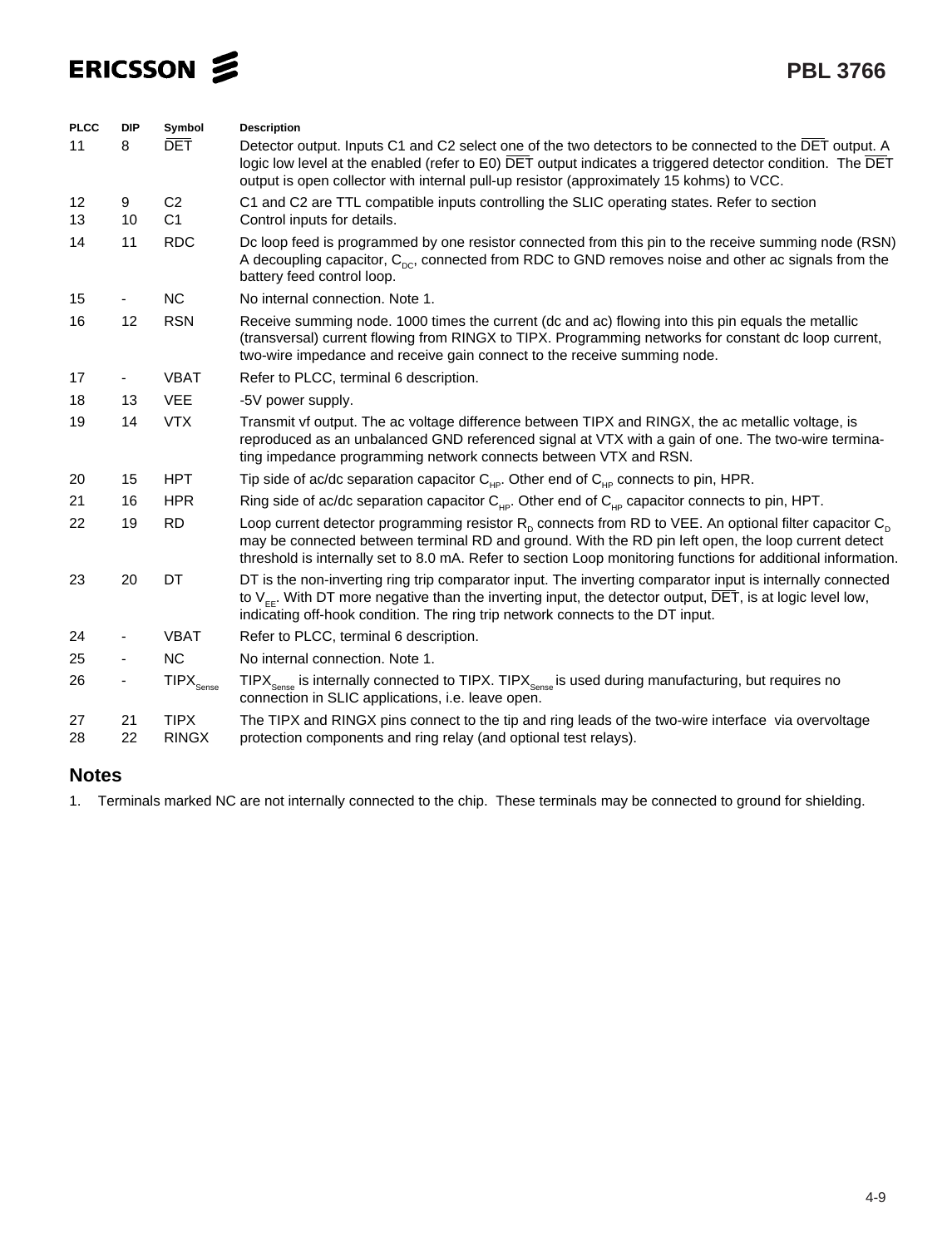# **Functional Description and Applications Information**

### **Transmission**

#### **General**

A simplified ac model of the transmission circuits is shown in figure 8. Circuit analysis yields:

$$
V_{TR} = V_{TX} + I_{L} \cdot 2R_{F}
$$
 (1)  

$$
\frac{V_{TX}}{Z_{T}} + \frac{V_{RX}}{Z_{RX}} = \frac{I_{L}}{1000}
$$
 (2)

$$
V_{TR} = E_{L} - I_{L} \cdot Z_{L}
$$
 (3)

#### where

- $V_{TX}$  is a ground referenced unity gain version of the ac metallic voltage between the TIPX and RINGX terminals, i.e.  $V_{TX} = 1 \cdot V_{TRX}$ .
- $V_{TR}$  is the ac metallic voltage between tip and ring.
- $E_i$  is the line open circuit ac metallic voltage.
- I is the ac metallic current.
- $R<sub>r</sub>$  is a current limiting resistor in the overvoltage protection network.
- $Z_i$  is the line impedance.
- $Z_{\tau}$  determines the SLIC TIPX to RINGX impedance.
- $Z_{\text{Rx}}$  controls four- to two-wire gain.
- $V_{Rx}$  is the analog ground referenced receive signal.

#### **Two-wire Impedance**

To calculate  $Z_{TR}$ , the impedance presented to the two-wire line by the SLIC including the fuse resistors  $R_{F}$ , let  $V_{px} = 0$ . From (1) and (2):

$$
Z_{TR} = \frac{Z_{T}}{1000} + 2R_{F}
$$

With  $Z_{TR}$  and  $R_{F}$  known  $Z_{T}$  may be calculated from

 $Z_{\text{T}} = 1000 \cdot (Z_{\text{TR}} - 2R_{\text{F}})$ 

Example: calculate  $Z<sub>r</sub>$  to make the terminating impedance  $Z_{TR}$  = 600 ohms in series with 2.16  $\mu$ F. R<sub>F</sub> = 40 ohms.

Using the expression above

$$
Z_{\tau} = 1000 \cdot (600 + \frac{1}{j\omega \cdot 2.16 \cdot 10^{-6}} - 2 \cdot 40)
$$

i.e  $Z_{\tau}$  = 520 kohms in series with 2.16 nF. It is necessary to have a high ohmic resistor in parallel with the capacitor. This gives a DC-feedback loop, for low

frequency which ensures stability and reduces noise.

#### **Two-wire to Four-wire gain**

The two-wire to four-wire gain,  $G_{2,4}$ , is obtained from (1) and (2) with  $V_{px} = 0$ :

$$
G_{2-4} = \frac{V_{Tx}}{V_{TR}} = \frac{Z_{T}/1000}{Z_{T}/1000 + 2R_{F}}
$$

#### **Four-wire to Two-wire gain**

The four-wire to two-wire gain,  $G_{4-2}$ , is derived from (1), (2) and (3) with  $\mathsf{E}_{\mathsf{L}}^{}$  = 0:

$$
G_{4-2} = \frac{V_{TR}}{V_{Rx}} = -\frac{Z_{T}}{Z_{Rx}} \cdot \frac{Z_{L}}{Z_{T}/1000 + 2R_{F} + Z_{L}}
$$

#### **Four-wire to Four-wire gain**

The four-wire to four-wire gain,  $G_{4-4}$ , is derived from (1), (2) and (3) with  $\mathsf{E}_{\mathsf{L}}^{}$  = 0:

$$
G_{4\text{-}4} = \frac{V_{\text{TX}}}{V_{\text{RX}}} = -\frac{Z_{\text{T}}}{Z_{\text{RX}}}\cdot\frac{Z_{\text{L}} + 2R_{\text{F}}}{Z_{\text{T}}/1000 + 2R_{\text{F}} + Z_{\text{L}}}
$$

#### **Hybrid Function**

The PBL 3766 SLIC forms a particularly flexible and compact line interface when used with programmable CODEC/filters. The programmable CODEC/filters allows for system controller adjustment of hybrid balance to accommodate different line impedances without change of hardware. It also permits the system controller to adjust transmit and receive gains as well as terminating impedance. Refer to programmable CODEC/filter data sheets for design information.

The hybrid function in an implementation utilizing the uncommitted amplifier in a conventional CODEC/filter combination is shown in figure 9. Via impedance  $Z<sub>e</sub>$  a current proportional to  $V_{RX}$  is injected into the summing node of the combination CODEC/filter amplifier. As can be seen from the expression for the four-wire to four-wire gain a voltage proportional to  $V_{Rx}$  is returned to VTX. This voltage is converted by  $R_{Tx}$  to a current into the same summing node. These currents can be made to cancel by letting:

$$
\frac{V_{TX}}{R_{TX}} + \frac{V_{RX}}{Z_B} = 0
$$
 (E<sub>L</sub> = 0)

Substituting the four-wire to four-wire gain expression,  $G_{4-4}$ , for  $V_{RX}/V_{TX}$  yields the formula for a balanced network:

$$
Z_{B} = -R_{Tx} \frac{V_{RX}}{V_{Tx}} = R_{Tx} \frac{Z_{RX}}{Z_{T}} - \frac{Z_{T}/1000 + 2R_{F} + Z_{L}}{Z_{L} + 2R_{F}}
$$
  
Example:  $Z_{TR} = Z_{L} = 600 \text{ ohms (RL) in}$ 

series with 2.16  $\mu$ F (C<sub>L</sub>), R<sub>F</sub> = 40 ohms,  $R_{TX}$  = 20 kohms,  $G_{42}$  = -1. Calculate  $Z_{B}$ . Using the  $Z_B$  formula above:

ERICSSON 2

$$
Z_{B} = \{Z_{L} = Z_{TR}\} = R_{TX} \cdot \frac{Z_{RX}}{Z_{T}} \cdot \frac{2Z_{L}}{Z_{L} + 2R_{F}} =
$$

$$
= \{G_{4\cdot 2} = -1\} = R_{TX} \cdot \frac{Z_{L}}{Z_{L} + 2R_{F}} =
$$

$$
= R_{TX} \cdot \frac{1 + j\omega \cdot R_{L} \cdot C_{L}}{1 + j\omega \cdot (R_{L} + 2R_{F}) \cdot C_{L}}
$$

A network consisting of  $R_{B1}$  in series with the parallel combination of  $R_B$  and  $C_B$ has the same form as the required balance network, Z<sub>p</sub>. Basic algebra yields:

$$
R_{\text{B1}} = R_{\text{TX}} \cdot \frac{R_{\text{L}}}{R_{\text{L}} + 2R_{\text{F}}} = 17.6 \text{ kohms}
$$

$$
R_{\rm B} = R_{\rm Tx} \cdot \frac{2R_{\rm F}}{R_{\rm L} + 2R_{\rm F}} = 2353 \text{ ohms}
$$

$$
C_{\rm B} = \frac{(R_{\rm L} + 2R_{\rm F})^2 \cdot C_{\rm L}}{R_{\rm rx} \cdot 2R_{\rm F}} = 0.62 \,\mu\text{F}
$$

#### **Longitudinal Impedance**

In the active state, a feedback loop counteracts longitudinal voltages at the two-wire port by injecting longitudinal currents in opposing phase. Therefore longitudinal disturbances will appear as longitudinal currents and the TIPX and RINGX terminals will experience very small longitudinal voltage excursions, well within the SLIC common mode range. This is accomplished by comparing the instantaneous two-wire longitudinal voltage to an internal reference voltage,  $V_{\text{B}}/2$ . As shown below, the SLIC appears as 20 ohms to ground per wire to longitudinal disturbances. It should be noted, that longitudinal currents may exceed the dc loop current without disturbing the vf transmission. From figure 10 the longitudinal impedance can be calculated:

$$
\frac{V_{\text{Lo}}}{I_{\text{Lo}}} = \frac{R_{\text{Lo}}}{1000} = 20 \text{ ohms}
$$

where

 $V_{\text{L}_0}$  is the longitudinal voltage

I<sub>Lo</sub> is the longitudinal current

 $R_{L_0}$  = 20 kohms sets the longitudinal impedance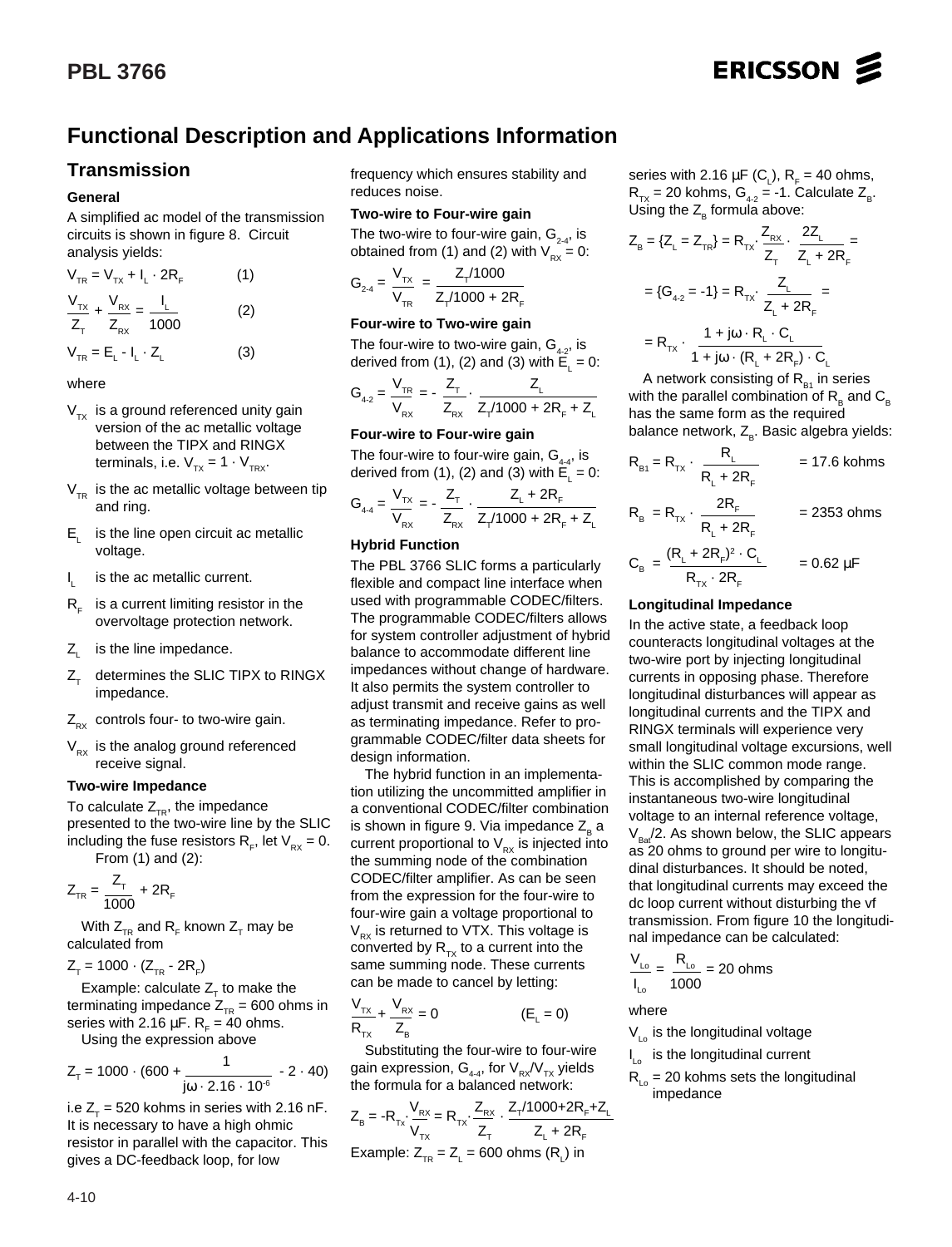







Figure 9. Hybrid function.

Figure 10. Longitudinal feedback loop.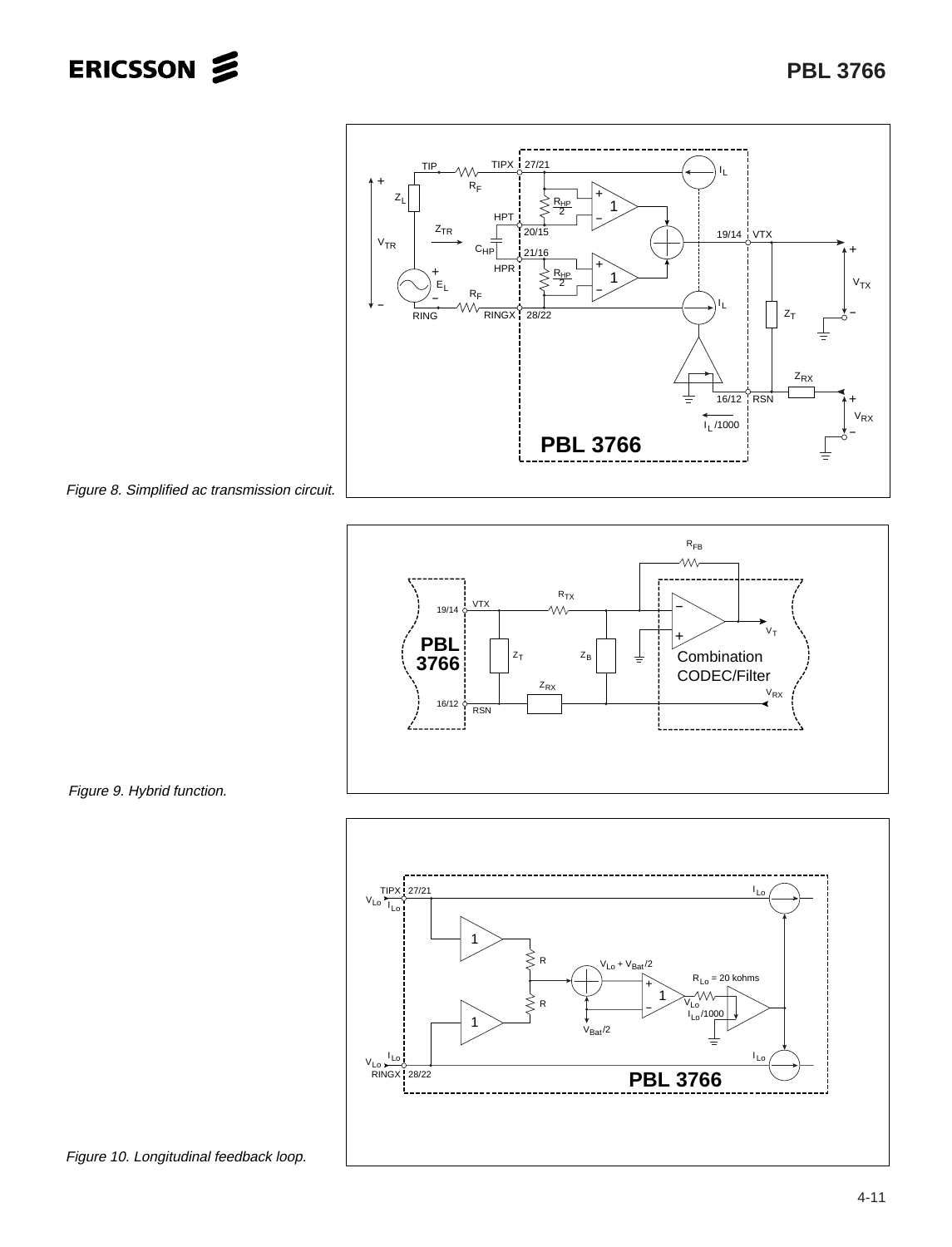

#### **Notes**

- 1. The relay coil may be connected to a negative voltage, down to the  $V_{\text{Bar}}$  limit. For  $V_{\text{Bar}} = -48$  V relay coils with voltage ratings from 5 V to 48 V may be used.
- 2. The plastic leaded chip carrier terminals 3, 6, 10, 17 and 24 shall all be connected to the  $V_{\text{Bat}}$ supply trace to provide heat sinking.
- 3. The dual-in line package terminals 5, 6, 17 and 18 shall all be connected to the  $V_{\text{Rat}}$  supply trace to provide heat sinking.
- 4. The plastic leaded chip carrier terminals 8, 15 and 25 are not internally connected to the chip. These terminals may be connected to ground to provide shielding.
- 5. It may be desirable to include a PTC or other type of short circuit protection for the ringing generator.
- 6. The ground terminals of the secondary protection should be connected to the ground terminal of the SLIC, and to the common ground on the Printed Board Assembly with a track as short and wide as possible, preferable a groundplane.

| $\pm$                                               |                                                                                       |
|-----------------------------------------------------|---------------------------------------------------------------------------------------|
| U,                                                  | SLIC (Subscriber Line Interface<br>Circuit). PBL 3766                                 |
| U,                                                  | Combination CODEC/filter, e.g.<br>TP3054 (or programmable<br>CODEC/filter, e.g. SLAC) |
| $\mathsf{U}_{_3}$                                   | Secordary protection (e g Texas<br>Instruments TISP PBL1)                             |
| $\mathsf{K}_{\mathsf{R}}^{\phantom{\dag}}$          | Ring relay, 2C contacts. Note 1                                                       |
| $D_1, D_2$                                          | Diode, e.g. 1N4454                                                                    |
| $\mathsf{D}_{_3}$                                   | Diode, e.g. 1N4004                                                                    |
| $\mathsf{R}_{\scriptscriptstyle\mathsf{F}}$         | Line resistor, 40 $\Omega$                                                            |
|                                                     | 1% match, e.g. Ericsson                                                               |
|                                                     | Components<br>PBR 51XX                                                                |
| R,                                                  | Resistor, 150 kΩ, 5%, 1/4 W                                                           |
| $R_{2}$                                             | Resistor, 2 M $\Omega$ , 5%, $1/4$ W                                                  |
| $\mathsf{R}_{\mathsf{B}}$                           | Resistor, 17.8 k $\Omega$ , %, $1/4$ W                                                |
| $\mathsf{R}_{_{\mathsf{Bat}}}$                      | Resistor, 5.1 $\Omega$ , 5%, $1/4$ W                                                  |
| $\mathsf{R}^{}_{\mathsf{n}}$                        | Optional. Refer to paragraph<br>"Loop Current Detector".                              |
| $\mathsf{R}_{\mathsf{DC}}$                          | Resistor, 41.2 k $\Omega$ , 5%, $1/4$ W                                               |
| $\mathsf{R}_{\mathsf{FB}}$                          | Resistor, 24.3 k $\Omega$ , 1%, $1/4$ W                                               |
| $\mathsf{R}_{\mathsf{RX}}$                          | Resistor, 261 k $\Omega$ , 1%, $1/4$ W                                                |
| $\mathsf{R}_{\mathsf{RT}}$                          | Resistor, 150 $\Omega$ , 5%, 2 W                                                      |
| $\mathsf{R}_{\mathsf{SG}}$                          | Resistor, 0 $\Omega$ (for $V_{\text{Rat}} = -48V$ )                                   |
| $\mathsf{R}_{\tau}$                                 | Resistor, 523 k $\Omega$ , 1%, $1/4$ W                                                |
| $R_{TX}$                                            | Resistor, 20.0 k $\Omega$ , 1%, $1/4$ W                                               |
| $\mathsf{C}_{_{\mathsf{Bat}}}$                      | Capacitor, 0.47 µF, 20%, 100 V                                                        |
| $\mathsf{C}_\mathsf{dc}$                            | Capacitor, 1.5 µF, 20%, 10 V                                                          |
| $\mathsf{C}_{\mathsf{HP}}$                          | Capacitor, 0.033 µF, 20%, 100V                                                        |
| $\mathsf{C}_{\mathsf{R}\mathsf{T}}$                 | Capacitor, 0.39 µF, 20%, 100 V                                                        |
| $\mathtt{C}_\mathtt{TC}$ , $\mathtt{C}_\mathtt{RC}$ | Capacitor, 2200 pF, 20%, 100 V                                                        |
| $\mathsf{C}_{\sf TISP}$                             | Capacitor, 220 nF, 20%, 100 V                                                         |

Figure 11. Single channel subscriber line interface with PBL 3766 and a combination CODEC/filter.

#### Capacitors C<sub>TC</sub> and C<sub>RC</sub>

The capacitors designated  $C_{TC}$  and  $C_{RC}$  in figure 11, connected between TIPX and ground as well as between RINGX and ground, are recommended as an addition to the overvoltage protection network. Very fast transients, appearing on tip and ring, may pass by the diode and SCR clamps in the overvoltage protection network, before these devices have had time to activate and could damage the SLIC.  $C_{TC}$  and  $C_{RC}$  short such very fast transients to ground. The recommended value for  $C_{TC}$  and  $C_{RC}$  is 2200 pF. Higher capacitance values may be used, but care must be taken to prevent degradation of either longitudinal balance or return loss.  $C_{TC}$  and  $C_{RC}$  contribute a metallic impedance of  $1/(\pi \cdot f \cdot C_{\tau_c}) \approx$ 

 $1/(\pi \cdot f \cdot C_{RC})$ , a TIPX to ground impedance of  $1/(2 \cdot \pi \cdot f \cdot C_{\tau C})$  and a RINGX to ground impedance of  $1/(2 \cdot \pi \cdot f \cdot C_{RC})$ .

#### Ac - Dc Separation Capacitor, C<sub>HP</sub>

The high pass filter capacitor connected between terminals HPT and HPR provides the separation between circuits sensing tip-ring dc conditions and circuits processing ac signals. A  $C_{HP}$  value of 33 nF will position the low end frequency response 3dB break point at 12 Hz  $(f_{3dB})$ according to  $f_{3dB} = 1/(2\pi \cdot R_{HP} \cdot C_{HP})$  where  $R_{HP} \approx 400 \text{ k}\Omega$ .

### **Battery Feed**

#### **Overview**

The PBL 3766 SLIC synthesizes a constant current feed system. The block diagram in figure 12 shows the PBL 3766 active state battery feed system. The magnitude of the constant current is set by a programming resistor,  $R_{\text{nc}}$ .

To permit the line drive amplifiers to operate without vf signal distortion even on high resistance or open circuit loops, a saturation guard circuit limits the loop voltage, when the tip to ring dc voltage approaches the available battery supply voltage. The saturation guard function allows the PBL 3766 to transmit and receive vf signals with the telephone onhook.

Figure 13 shows an example of PBL 3766 active state battery feed.

With the SLIC set to the stand-by state, most of the circuit is disabled, including the line drive amplifiers, to conserve power.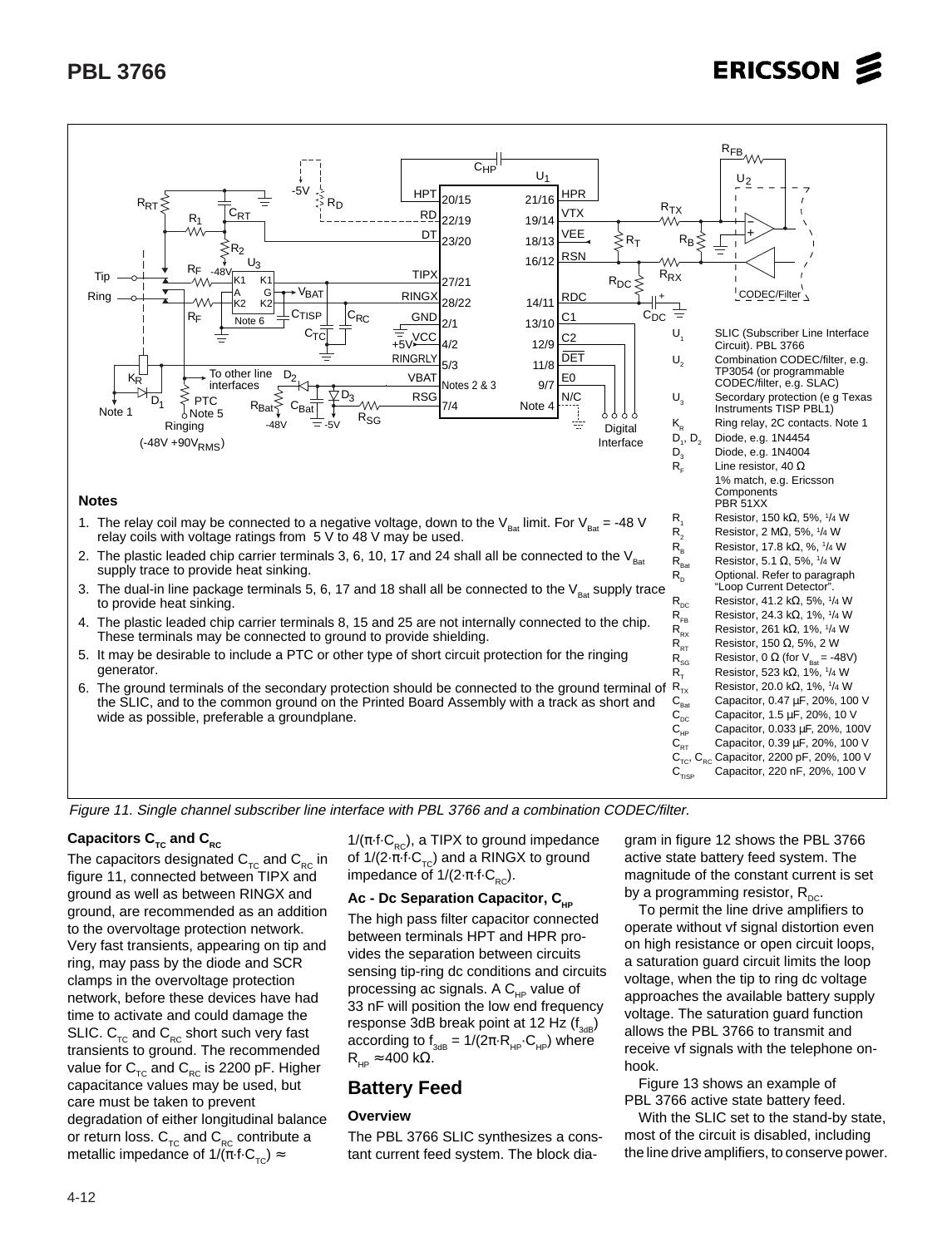

A 2 x 900 ohm resistive feed substitutes for the active state constant current feed.

The following paragraphs describe the PBL 3766 battery feed system in detail.

#### **Case 1: SLIC in the Active State**  $V_{\text{TRdc}} < V_{\text{SGRef}}$

In the active state  $C1 = 0$  and  $C2 = 1$ . In this operating state tip to ring voltages  $V<sub>TRdc</sub>$  less than  $V<sub>SCRef</sub>$ , cause the block titled saturation guard in figure 12 to be disabled, i.e. its output is equal to zero. For this case circuit analysis yields:

$$
I_{\text{Ldc}} = \frac{2500}{R_{\text{DC}} + 41700}
$$

where

- $I_{\text{Ldc}}$  = the constant loop current.  $I_{\text{Ldc}}$  is in amperes for  $R_{DC}$  in ohms.
- $R_{DC}$  = the programming resistance, in ohms, which sets the constant loop current magnitude.

When the desired constant loop current is known,  $R_{DC}$  is calculated from

$$
R_{\rm DC} = \frac{2500}{I_{\rm Ldc}} - 41700
$$

Capacitor  $C_{\text{nc}}$ , connected between the RDC terminal and ground, removes noise and vf signals from the battery feed control loop.  $C_{\text{DC}}$  is calculated according to

$$
C_{DC} = \frac{1}{2\pi \cdot f_{DC}} \cdot \left[ \frac{1}{41700} + \frac{1}{R_{DC}} \right]
$$

where

 $f_{DC}$  = 5 Hz

 $R_{\text{DC}}$  = constant current programming resistance in ohms

 $C_{\text{DC}}$  = filter capacitor in farads

#### **Case 2: SLIC in the Active State**

 $V_{\text{TRdc}}$  >  $V_{\text{SGRef}}$ 

In the active state  $C1 = 0$  and  $C2 = 1$ . When the tip to ring dc voltage

approaches the  $V_{\text{Bat}}$  supply voltage, the saturation guard block shown in figure 12 is engaged and will limit the two-wire voltage to a small additional increase beyond the saturation guard threshold,  $V_{S\text{Gref}}$ . This leaves a sufficient voltage margin to the  $V_{\text{Bat}}$  supply to maintain distortion free vf transmission through the line drive amplifiers. The saturation guard feature makes on-hook transmission possible in the active state.

The tip to ring voltage at which the

saturation guard becomes active,  $V_{SGRer}$ can be calculated from

$$
V_{\text{SGRef}} = 12.5 + \frac{5.10^5}{25000 + R_{\text{SG}}}
$$

where

- $V_{SGRat}$  is in volts for  $R_{SG}$  in ohms
- $R_{\rm sc}$  is a resistor connected between terminal RSG and  $V_{ee}$  (-5 V).
- $R_{SG}$  = open circuit yields  $V_{SGRef}$  = 12.5 V

$$
R_{SG}
$$
 = 0 ohm yields  $V_{SGRef}$  = 32.5 V

The loop voltage,  $V_{TRdc}$ , as a function of the loop resistance,  $\mathsf{R}_{_\mathsf{L}}$ , for  $\mathsf{V}_{_\mathsf{TRdc}}$  >  $\mathsf{V}_{_\mathsf{SGRef}}$  is described by

$$
V_{\text{TRdc}} = \frac{16.66 + 5.00 \cdot 10^5 / (25000 + R_{\text{SG}})}{R_{\text{L}} + (R_{\text{DC}} + 41700) / 600} R_{\text{L}}
$$

from which the open loop voltage  $(l_1 = 0)$ is calculated to

$$
V_{\text{TRdc}} = 16.66 + \frac{5.00 \cdot 10^5}{25000 + R_{\text{SG}}}
$$

For  $R_{SG}$  = open circuit, the on-hook tip to ring dc voltage is 16.7 V, which is compatible with  $V_{\text{Rat}}$  in the -24 V to -28 V range.

For  $R_{SG} = 0$  ohm, the on-hook tip to ring dc voltage is 36.7 V, which is compatible with  $V_{\text{Bat}}$  in the -42 V to -58 V range.

For intermediate battery voltage values,  $V_{\text{Bat}}$ , R<sub>SG</sub> can be calculated from

$$
R_{SG} = \frac{5.00 \cdot 10^5}{V_{TRdc} - 16.66} - 25000
$$

where

 $R_{SG}$  is in ohms for  $V_{TRdc}$  in volts

 $V<sub>TRdc</sub>$  is the open loop tip to ring voltage. Let  $V_{TRdc} = |V_{Bat}| - 8$  V to allow distortion free transmission of a 3.1  $V_{pk}$  vf signal in the on-hook mode. The 8 V margin may be reduced if a vf signal of less than 3.1 Vpk is to be transmitted in the on-hook mode.

#### **Case 3: SLIC in the Stand-by State**

In the stand-by state  $C1 = 1$  and  $C2 = 1$ . With the SLIC operating in the stand-by, power saving state the tip and ring drive amplifiers are disconnected and a resistive battery feed is engaged. The loop current can be calculated from

$$
I_{\text{Ldc}} \approx \frac{1 V_{\text{Bat}} I \cdot 3 V}{R_{\text{L}} + 1800 \Omega}
$$
  
where

 $I_{Ldc}$  $=$  loop current

$$
R_{L} = loop resistance
$$

- $V_{\text{Bat}}$  = battery supply voltage
- $-3$  V = voltage drop across internal transistors
- 1800  $\Omega$  = feed resistance (900  $\Omega$  on the tip side, 900  $\Omega$  on the ring side)

#### **PBL 3766 Power Dissipation and Derating**

The tip to ring short circuit total power dissipation,  $P_{\text{Shtot}}$ , is

$$
P_{\text{ShTot}} = I_{\text{LSh}} \cdot (|V_{\text{Bat}}| - I_{\text{LSh}} \cdot 2R_{F}) + P_{\text{OnAct}}
$$
 where

$$
I_{LSh} = 2500/(41700 + R_{DC})
$$
 is the short  
circuit loop current

 $\mathsf{P}_{_\mathsf{OnAct}}$  is the active state on-hook dissipation, typically 160 mW V $_{\mathrm{Bat}}$  = -48V

The permissible maximum device dissipation is 1.5 W. The maximum allowable junction temperature is 140 °C for normal reliability requirements and 110 °C for extreme reliability requirements. The junction temperature is calculated from

$$
T_{j} = P_{\text{ShTot}} \cdot (\theta_{jp} + \theta_{PA}) + T_{\text{Amb}} \text{, } T_{j} < 140 \text{ °C}
$$
\n
$$
\text{where}
$$

 $\theta_{\text{JP}} = \theta_{\text{JP28ploc}} = \theta_{\text{JP22dip}}$  is the thermal resistance from junction to all VBAT terminals, typically 10 °C/W  $\theta_{p_0}$  is the thermal resistance from all VBAT terminals to ambient. The  $\theta_{PA}$  value will be dependent on line-card thermal design.  $T_{\text{amb}}$  is the ambient temperature in  $\text{°C}$ .

### **Loop Monitoring Functions**

#### **Overview**

The PBL 3766 SLIC contains detectors for loop current and ring trip. These two detectors report their status via the shared DET output. A triggered detector is indicated by a logic low level at the  $\overline{\text{DET}}$ output. The detector to be connected to the DET output is selected via the control interface C1 and C2. Refer to section Control Inputs for a description of the control interface. Enable input E0 sets the DET output to either active or high impedance state.

#### **Loop Current Detector**

The loop current detector is connected to the  $\overline{DET}$  output in the stand-by (C2, C1 = 1, 1) and the active  $(C2, C1 = 1, 0)$  states. Refer to figure 14.

The loop current value,  $I_{LThOff}$ , at which the loop current detector changes from indicating on-hook to indicating off-hook is internally programmed to 8.0 mA.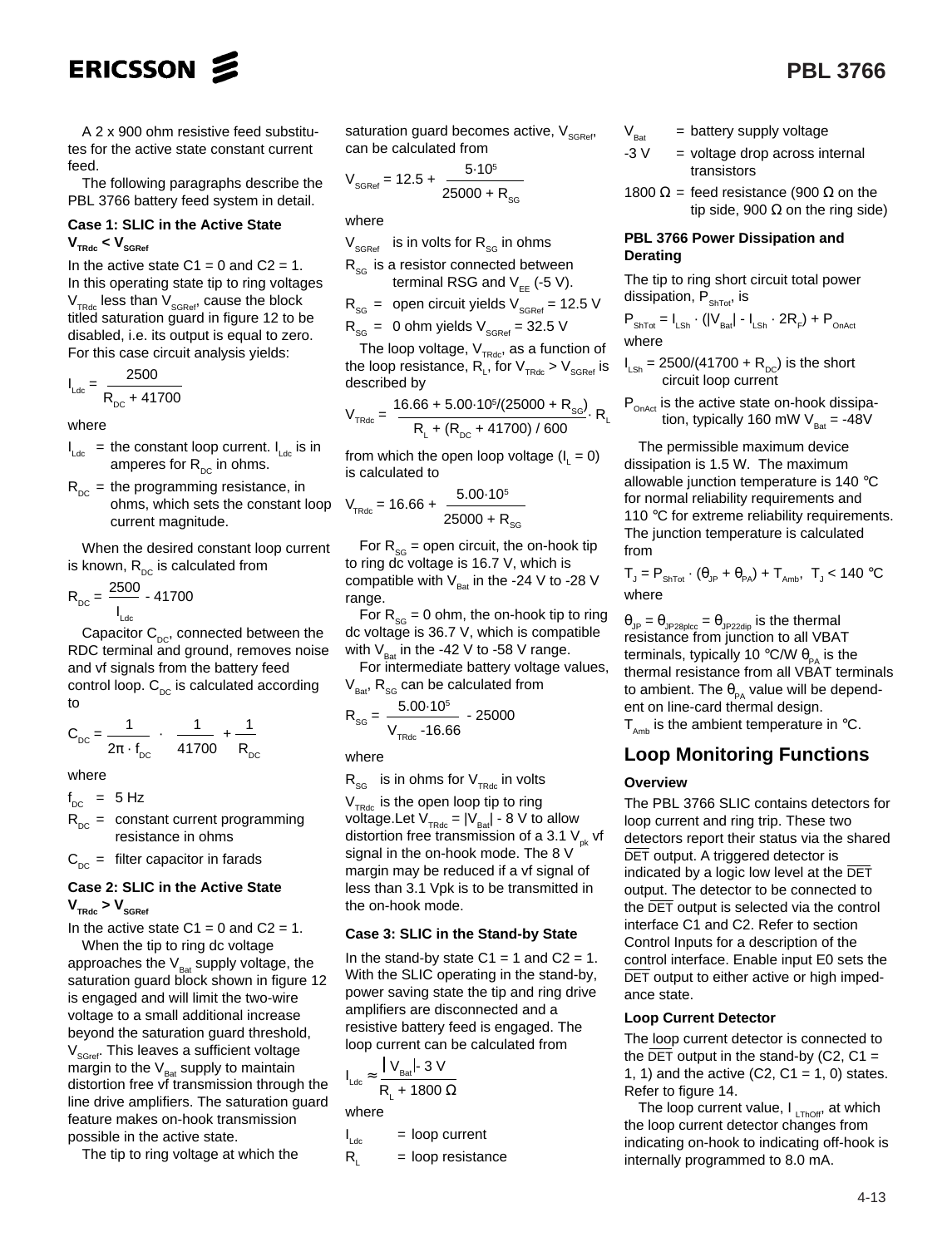The internally set loop current detector threshold,  $I_{LThOn}$ , for the off-hook to onhook transition is 7.3 mA.

An external resistor,  $R_{p}$ , may be connected from terminal RD to  $V_{EF}$  to increase the loop current detector thresholds. When the desired on-hook to off-hook loop current threshold,  $I_{TbOff}$ , is known, the  $R_p$  value is calculated from

$$
R_{\rm p} = \frac{1}{I_{\rm LThOff}/500 - 1/62500}
$$

where  $R_{\text{D}}$  is in ohms for  $I_{\text{L}TbOff}$  in amperes

The off-hook to on-hook loop current detector threshold,  $I_{LThOn}$ , for the selected  $R_{\rm o}$  value is calculated from

$$
I_{\text{LThOn}} = K_{\text{LThOn}} \cdot \left[ \frac{1}{R_{\text{D}}} + \frac{1}{62500} \right]
$$

where

 $I_{\text{\tiny LThOn}}$  is in amperes for  $\text{R}_{_{\text{D}}}$  in ohms.

$$
I_{\text{LThOn}} > 7.3 \text{ mA}, K_{\text{LThOn}} = 455 \text{ V}
$$

The on-hook to off-hook loop current detector threshold,  $I_{LThOff}$ , for a specific  $R_D$ value is calculated from

$$
I_{LThOff} = K_{LThOff} \cdot \left[ \frac{1}{R_{D}} + \frac{1}{62500} \right]
$$

where

 $I_{LThOff}$  is in amperes for  $R_{\text{D}}$  in ohms.  $I_{LThOff}$  > 8.0 mA,  $K_{LThOff}$  = 500 V

With a lower voltage battery it may be desirable to decrease the loop current detector thresholds. For more information on this issue, please contact the factory.

During dial pulsing the loop current detector is aided by a speed-up circuit, acting on the RDC output at loop closures. The speed-up circuit will charge the  $C_{DC}$ capacitor at a more rapid rate than that set by the  $(C_{\text{DC}} \cdot R_{\text{DC}} \cdot 41700)/(R_{\text{DC}} + 41700)$ time constant, resulting in the loop current reaching the detector threshold value faster and therefore minimizing dial pulse distortion.

#### **Loop Current Detector - Filter Capacitor**

To increase the loop current detector noise immunity, a filter capacitor may be added from terminal RD to ground. A suggested value for  $C_p$  is

$$
C_{D} = \frac{R_{D} + 62500}{2\pi \cdot (R_{D} \cdot 62500) \cdot f_{\text{3dB}}}
$$

where

 $C_{\text{D}}$  is in farads for R<sub>D</sub> in ohms  $f_{\text{3dB}} = 500$  Hz

Note that  $C_p$  may not be required if the DET output is software filtered.

#### **Ring Trip Detector**

Ring trip detection is accomplished by monitoring the two-wire line for presence of dc current while ringing is applied. When the subscriber goes off-hook during ringing, dc loop current starts to flow. The SLIC ring trip comparator detects this current flow via an interface network. The DT comparator input is connected to pin 23/20. The other comparator input is internally connected to  $V_{EE}$ . The result of the comparison is presented at the  $\overline{\text{DET}}$ output with logic low level indicating offhook. The ring trip comparator is automatically connected to the DET output, when the SLIC control inputs are set to the ringing state  $(C2, C1 = 0, 1)$ . When off-hook during ringing is detected. the line card or system controller will proceed to disconnect the ringing source (software ringtrip) by re-setting the control input logic states. Alternatively, the DET output may be monitored by circuits on the line card, which perform the ringtrip function (hardware ringtrip).

The ringing source may be balanced or unbalanced, superimposed on the  $V_{\text{Bat}}$ supply voltage. A ring relay, energized by the SLIC ring relay driver, connects the ringing source to tip and ring. For unbalanced ringing systems the loop current sensing resistor,  $R_{DT}$ , is placed in series with the return lead to ground.

Figures 15 and 16 show examples of unbalanced and balanced ringing systems. For either ringing system the ringtrip detection function is based on a polarity change at the inputs of the ringtrip comparator.

In the unbalanced case the dc voltage drop across resistor  $R_{RT}$  is zero, as long as the telephone remains on-hook. With the telephone off-hook during ringing, dc loop current will flow, causing a voltage drop across  $R_{RT}$ . The  $R_{RT}$  voltage is applied to the comparator input DT via resistor  $\mathsf{R}_{\scriptscriptstyle{1}}$ .  $\mathsf{R}_{\scriptscriptstyle{2}}$  shifts the voltage level to be compatible with the inverting input  $V_{EE}$ reference voltage.  $C_{RT}$  removes part of the ac component of the ringing signal.

The inverting comparator input is biased at  $V_{EF}$ , which is more negative than DT when the telephone is on-hook and is more positive than DT when the telephone goes off-hook during ringing.

Complete removal of the ringing signal ac component at the DT input is not necessary. Some residual ac component at the DT input may, under certain operating conditions, cause the DET

output to toggle between the on-hook and off-hook states at the ringing frequency. However, with the telephone off-hook, the DET output will be at logic low level for more than half the time. Therefore, by sampling the  $\overline{\text{DET}}$  output, a software routine can discriminate between on-hook and off-hook through examination of the duty cycle. Full removal of the ringing frequency from the DT input, while maintaining ringtrip within required time limits (approximately < 100 ms), usually mandates a second order filter rather than the first order shown in figure 15. The software approach minimizes the number of line card components.

In the balanced ringing system shown in figure 16,  $R_{RT1}$  and  $R_{RT2}$  are the ringing feed and loop current sensing resistors. With the telephone on-hook, no dc loop current flows to cause a dc voltage drop across resistor  $\mathsf{R}_{\mathsf{RT1}}$ . Voltage divider  $\mathsf{R}_{_{1}},$   $\mathsf{R}_{_{2}}$ and  $\mathsf{R}_{_{\mathrm{3}}}$  biases the ringtrip comparator input DT to be more positive than  $V_{ee}$ during on-hook. With the telephone offhook during ringing dc loop current will flow, causing a voltage drop across resistor  $R_{RT1}$ , which will make comparator input DT more negative than  $V_{ee}$ . This will set the DET output to logic low level, indicating ringtrip condition. Capacitors C. and  $\mathsf{C}_2^{}$  filter the ringing voltage at the comparator input. With component values according to figure 16, 20 Hz ringing will be attenuated by 20 dB and 30 Hz ringing will be attenuated by 23 dB before reaching the DT input.

#### **Relay Driver**

The PBL 3766 SLIC incorporates a ring relay driver designed as open emitter with grounded collector (npn) having a current sourcing capability of 50 mA. The relay coil must be connected to a negative voltage  $\leq$   $|V_{\text{B}}|$ . An external inductive kickback clamp diode must be employed to protect the drive transistor.

### **Control Inputs**

#### **Overview**

The PBL 3766 SLIC has two TTL compatible control inputs, C1 and C2. A decoder in the SLIC interprets the control input conditions and sets up the commanded operating state.

#### **Open Circuit State (C2, C1 = 0, 0)**

In the Open Circuit State the TIPX and RINGX line drive amplifiers as well as other circuit blocks are powered down.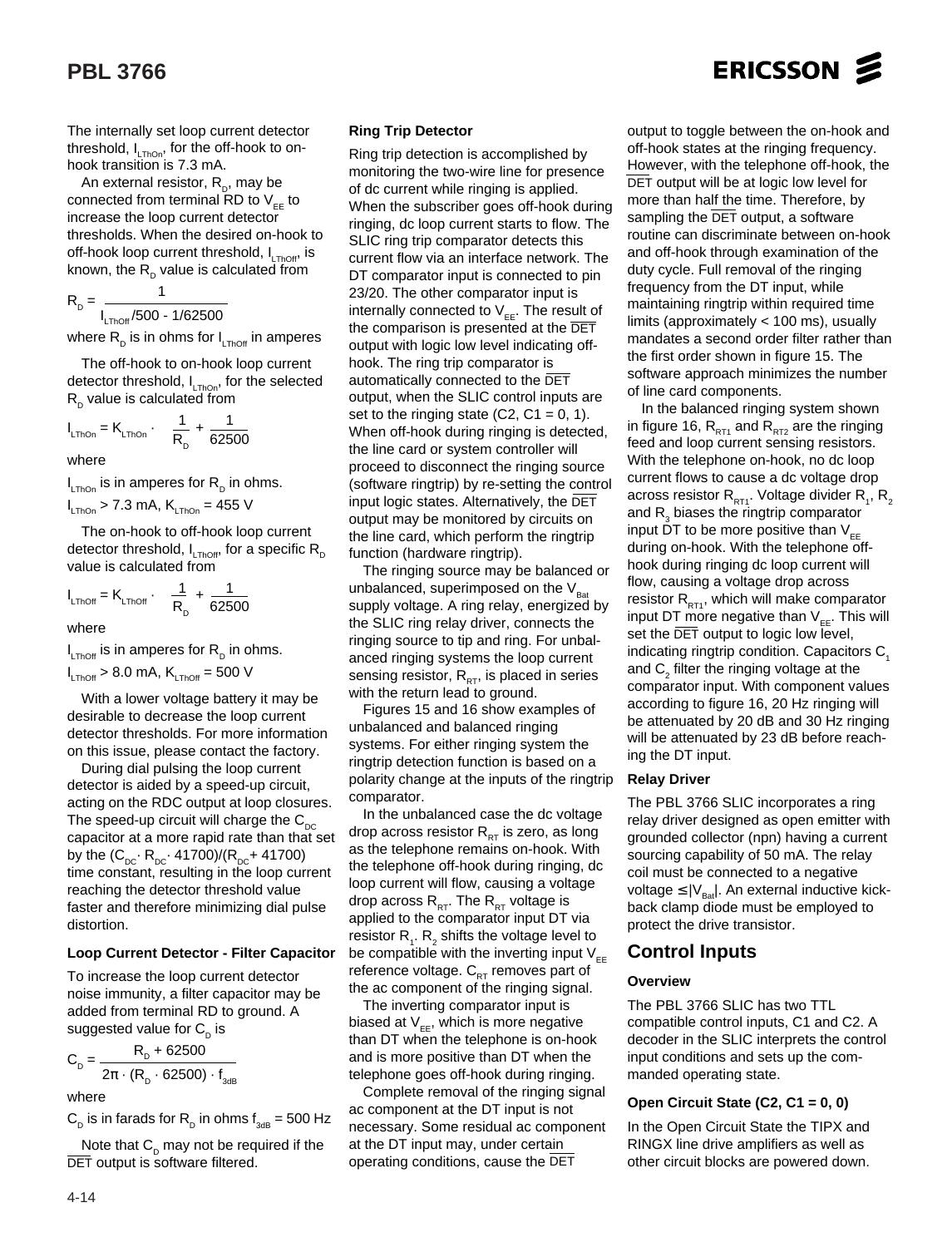



Figure 12. Battery feed (C2,  $C1 = 1$ , 0; active state).

$$
V_{\text{SGRef}} = 12.5 + \frac{5.10^5}{R_{\text{SG}} + 25 \text{ k}\Omega}
$$

$$
V_{\text{SG}} = -7.50 - \frac{3.0 \cdot 10^5}{R_{\text{SG}} + 25 \text{ k}\Omega}
$$

Figure 13. PBL 3766 loop feed examples.  $R_{SG} = 0$  ohms

 $V_{\text{Bat}}$  = -58 V to -42 V



On-hook to off-hook loop current threshold,  $I_{LThOff}$ : Figure 14. Loop current detector.

 $I_{\text{LThOff}} = 8.0 \text{ mA}$  for  $R_{\text{D}} \rightarrow \infty$ 

For 
$$
I_{LThOff} > 8.0
$$
 mA:

$$
R_{\rm p} = \frac{1}{I_{\rm LThOff}/K_{\rm LThOff} - 1/62500} \; ,
$$

$$
K_{LThOff} = 500 \text{ V} \text{ (includes factor K)}
$$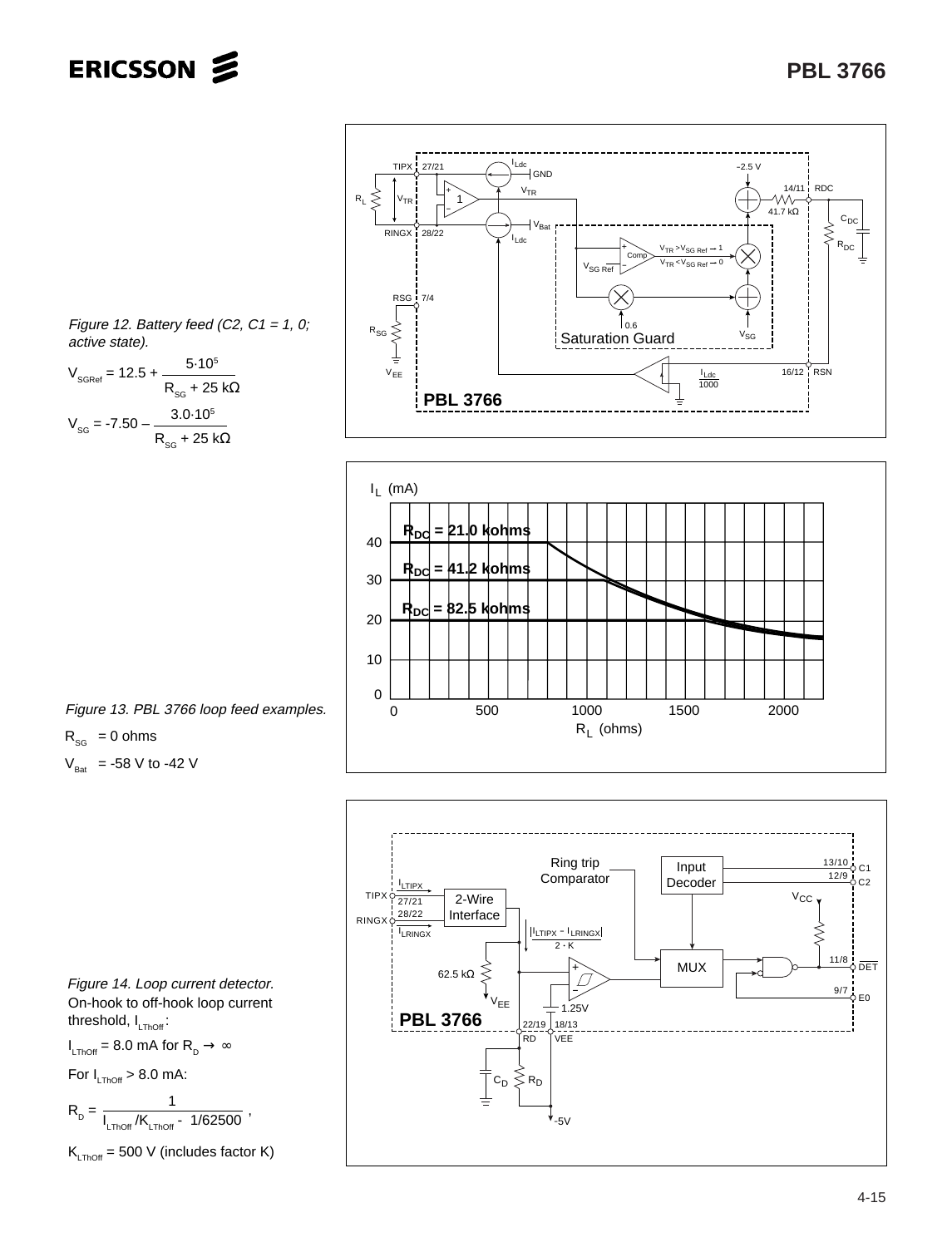# ERICSSON **S**

This causes the SLIC to present a high impedance to the line. Power dissipation is at a minimum. No detectors are active.

#### **Ringing State (C2, C1 = 0, 1)**

The ring relay driver, RINGRLY, is activated and the ring trip comparator is connected to the detector out-put, DET. The TIPX and RINGX terminals are in the high impedance state and signal transmission is inhibited.

#### **Active State (C2, C1 = 1, 0)**

TIPX is the terminal closest to ground potential and sources loop current, while RINGX is the more negative terminal and sinks loop current. Vf signal transmission is normal. The loop current detector is activated and connected to the DET output.  $R_{L}$  = loop resistance (ohm)

#### **Stand-By State (C2, C1 = 1, 1)**

In the stand-by state the line drive amplifiers are disconnected. The loop feed is converted to resistive form according to

$$
I_{L} \approx \frac{|V_{\text{Bat}}| \cdot 3 \text{ V}}{R_{L} + 1800 \ \Omega}
$$
  
where

I,  $=$  loop current (A)

 $V_{\text{net}}$  = battery supply voltage (V)

The short circuit loop current  $(I_{LSh})$  for

 $V_{\text{Bat}} = -48V$  is then limited to  $I_{\text{Lsh}} \approx 25.0$  mA. The loop current detector is activated in the stand-by state and is gated to the DET output.

Table 1 summarizes the above description of the control inputs.



Figure 15. Example ring trip network, unbalanced ringing.

**Note:** Ericsson Components unbalanced ring trip network PBA 3310 contains a two-pole filter.



Figure 16. Example ring trip network, balanced ringing.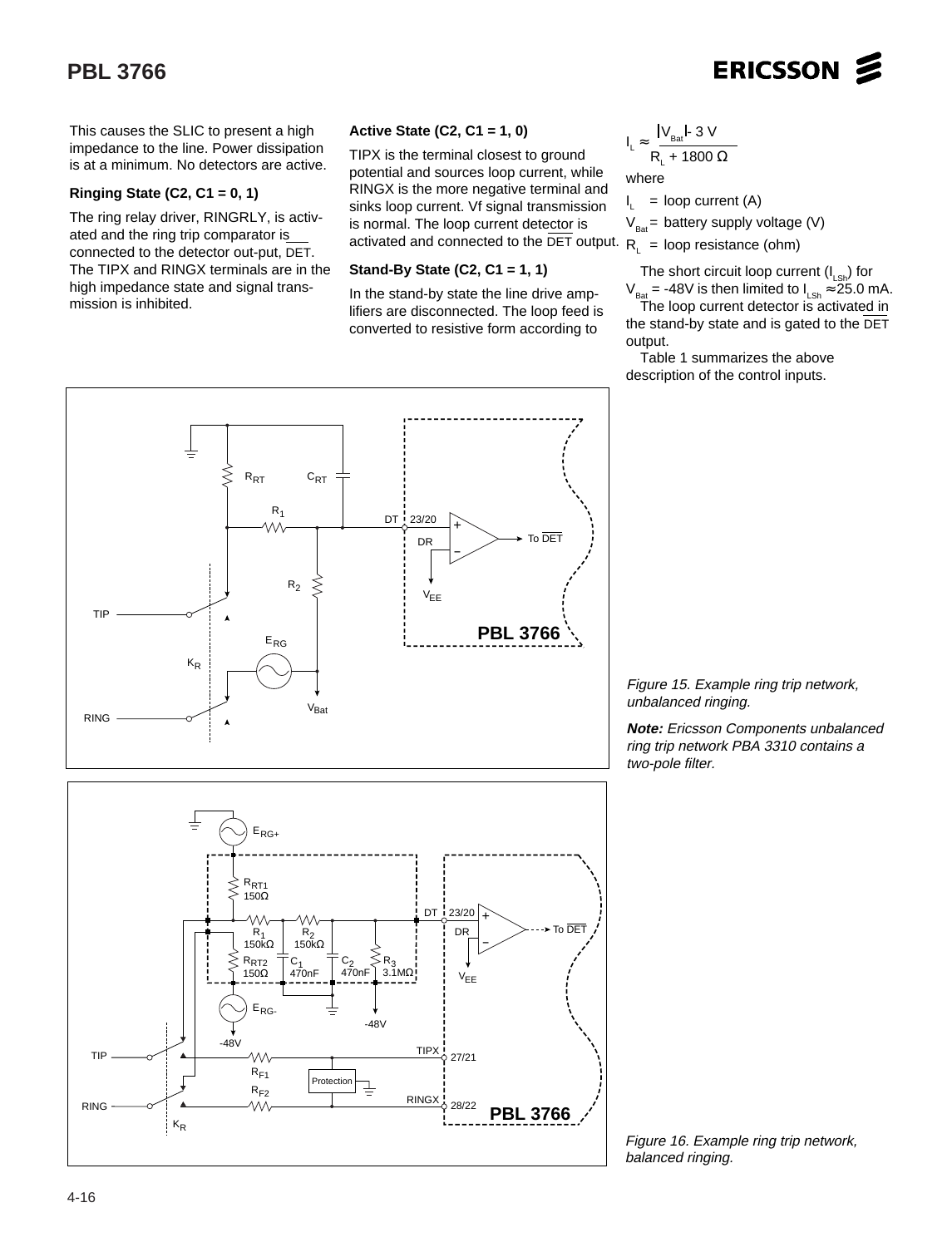

#### **Enable Input (E0)**

TTL compatible enable input E0 controls the function of the DET output.

E0, when set to logic level low, enables the DET output, which is a collector output with internal pull-up resistor (approx. 15 kohms) to  $V_{cc}$ . A DET output at logic level low indicates triggered detector condition (loop current above threshold current or telephone off-hook during ringing). A DET output at logic level high indicates a non triggered detector condition.

E0, when set to logic level high disables the DET output; i.e. it appears as a resistor connected to  $V_{cc}$ .

Table 2 summarizes the above description of the enable input.

#### **Overvoltage Protection**

The PBL 3766 SLIC must be protected against overvoltages and power crosses. Refer to Maximum Ratings, TIPX and RINGX terminals for maximum allowable continuous and transient voltages, that may be applied to the SLIC. The circuit shown in figure 11 utilizes series resistors  $(R_{F}, R_{F})$  together with a programmable overvoltage protector (e g Texas Instrument TISP PBL1), serving as a secondary protection.

The protection network in figure 11 is designed to meet requirements in CCITT K20, Table 1. The TISP PBL1 is a dual forward-conducting buffered p-gate overvoltage protector. The protector gate references the protection (clamping) voltage to negative supply voltage (i e the battery voltage,  $V_{\text{Bat}}$ ). As the protection voltage will track the negative supply voltage the overvoltage stress on the SLIC is minimised.

Positive overvoltages are clamped to ground by an internal diode. Negative overvoltages are initially clamped close to the SLIC negative supply rail voltage. If sufficient current is available from the overvoltage, then the protector will crowbar into a low voltage on-state condition, clamping the over-voltage close to ground. A gate decoupling capacitor,  $C_{TISP}$  is needed to carry enough charge to supply a high enough current to quickly turn on the thyristor in the protector. Without the capacitor even the low inductance in the track to the  $V_{\text{Rat}}$  supply will limit the current and delay the activation of the thyristor clamp.

The fuse resistors  $R<sub>r</sub>$  serve the dual purposes of being non-destructive energy

dissipators, when transients are clamped and of being fuses, when the line is exposed to a power cross. Ericsson Components AB offers a series of thick film resistors networks (e g PBR 51-series and PBR 53-series) designed for this application.

Also devices with a build in resetable fuse function is offered (e g PBR 52 series) including positive temperature coefficient (PTC) resistors, working as resetable fuses, in series with thick film resistors. Note that it is important to always use PTC's in series with resistors not sensitive to temperature, as the PTC will act as a capacitance for fast transients and therefore the ability to protect the SLIC will be reduced.

If there is a risk for overvoltages on the  $V_{\text{Bat}}$  terminal on the SLIC, then this terminal should also be protected.

#### **Overtemperature Protection**

A ring lead to ground short circuit fault condition, as well as other improper operating modes, may cause excessive SLIC power dissipation. If junction temperature increases beyond 160 °C, the temperature guard will trigger, causing the SLIC to be set to a high impedance state. In this high impedance state power dissipation is reduced and the junction temperature will return to a safe value. Once below 140 °C junction temperature the SLIC is returned back to its normal operating mode and will remain in that state assuming the fault condition has been removed.

| Table 1. PBL 3766 operating states |  |
|------------------------------------|--|
|------------------------------------|--|

| <b>State</b><br>number | C <sub>2</sub> | C <sub>1</sub> | <b>SLIC</b><br>operating state | <b>Active detector</b> | DET Output Note 1.  |
|------------------------|----------------|----------------|--------------------------------|------------------------|---------------------|
|                        |                |                | Open circuit                   | No active detector     | Logic level high    |
| 2                      |                |                | Ringing                        | Ring trip detector     | Ring trip status    |
| 3                      |                |                | Active                         | Loop curr. detector    | Loop current status |
| 4                      |                |                | Stand-by                       | Loop curr. detector    | Loop current status |

#### **Note**

1.  $E0 = 0$ , i.e. the DET output is enabled. A logic low level at the DET output indicates a triggered detector.

#### Table 2. Enable input E0

| Enable<br>state | E <sub>0</sub> | <b>DET</b> output status | <b>Active detector</b>             |
|-----------------|----------------|--------------------------|------------------------------------|
|                 | 0              | Active                   | Loop current or ring trip detector |
|                 |                |                          | Note 1.                            |
| 2               |                | High impedance           | None                               |
|                 |                | Note 2.                  |                                    |
| <b>Notes</b>    |                |                          |                                    |

1. Detector selected according to Table 1.

2. In the high impedance state the DET output appears as a 15 kohms resistor to  $V_{cc}$ 

### **Power-up Sequence**

The voltage at pin VBAT sets the substrate voltage, which must at all times be kept more negative than the voltage at any other terminal. This is to maintain correct junction isolation between devices on the chip. To prevent possible latch-up, the correct power-up sequence is to connect ground and  $V_{\text{part}}$ , then other supply voltages and signal leads. Should the  $V_{\text{Bat}}$  supply voltage be absent, a diode with a 2 A current rating, connected with its cathode to  $V_{EE}$  and anode to  $V_{Bat}$ , ensures the presence of the most negative supply voltage at the VBAT terminals.

The  $V_{\text{part}}$  voltage should not be applied at a faster rate than  $\partial V_{Bar}/\partial t = 4$  V/µsec or with a time constant formed by a 5.1 ohm resistor in series with the VBAT pin and a 0.47 microfarad capacitor from the VBAT pin to ground. One resistor may be shared by several SLICs.

### **Printed Circuit Board Layout**

Care in PCB layout is essential for proper function. The components connecting to the RSN input should be placed in close proximity to that pin, such that no interference is injected into the RSN terminal. A ground plane surrounding the RSN pin is advisable. The  $C_{\mu}$  capacitor should be placed close to terminals HPT and HPR to avoid un-wanted disturbances.